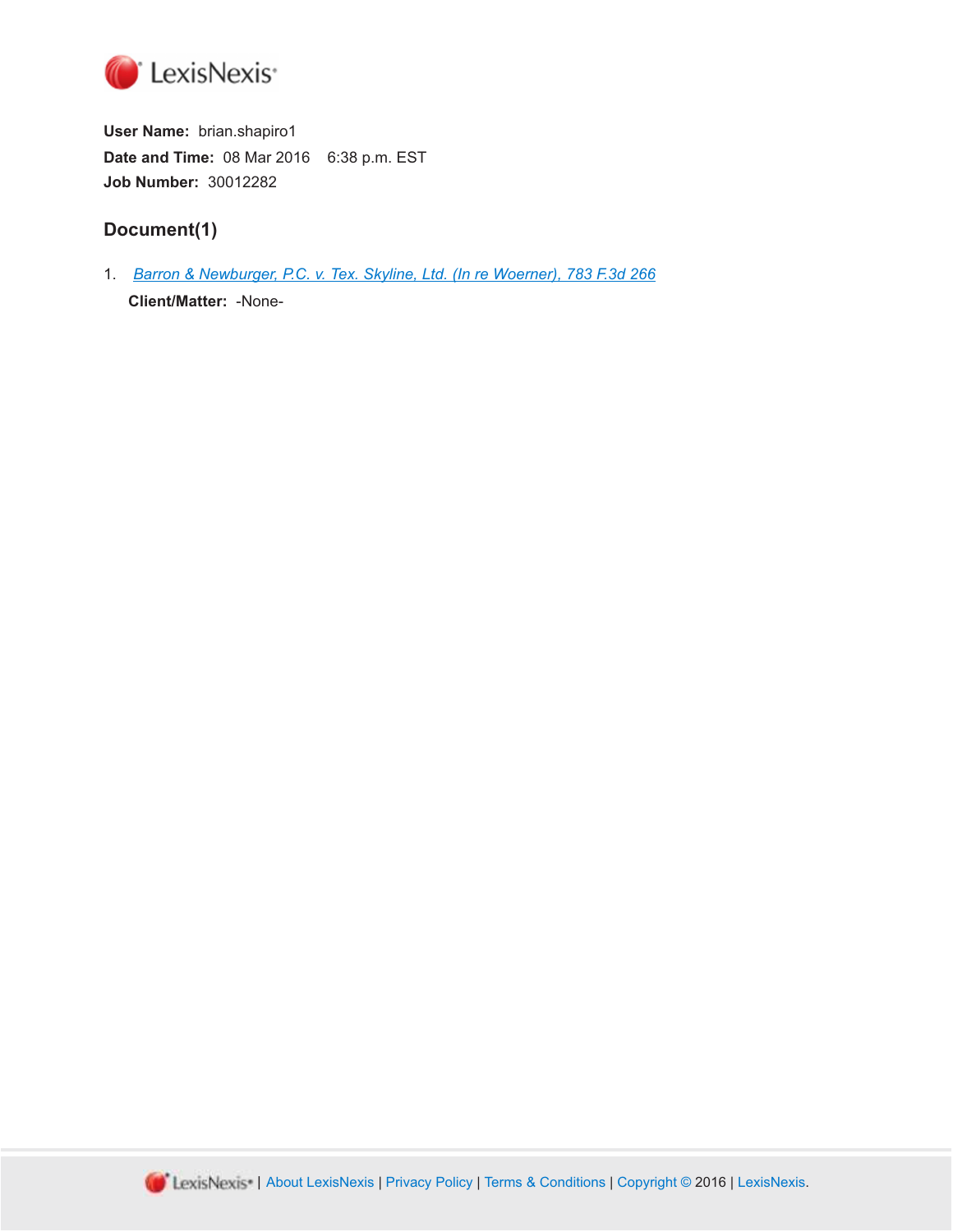# *[Barron & Newburger, P.C. v. Tex. Skyline, Ltd. \(In re Woerner\)](http://advance.lexis.com/api/document?collection=cases&id=urn:contentItem:5FPV-MBY1-F04K-N0BJ-00000-00&context=1000516)*

United States Court of Appeals for the Fifth Circuit

April 9, 2015, Filed

No. 13-50075

#### **Reporter**

783 F.3d 266; 2015 U.S. App. LEXIS 5747; Bankr. L. Rep. (CCH) P82,808; 60 Bankr. Ct. Dec. 240

In the Matter of: CLIFFORD J. WOERNER; GAIL S. WOERNER, Debtors;, Appellant v. TEXAS SKYLINE, LIMITED; PECOS & 15TH, LIMITED; UNITED STATES TRUSTEE; SKYLINE INTERESTS, L.L.C., Appellees

**Prior History: [\*\*1]** Appeals from the United States District Court for the Western District of Texas.

*[Barron & Newburger, P.C. v. Texas Skyline, Ltd](http://advance.lexis.com/api/document?collection=cases&id=urn:contentItem:5CNT-9311-F04K-N18F-00000-00&context=1000516) [\(In re Woerner\)., 758 F.3d 693, 2014 U.S. App.](http://advance.lexis.com/api/document?collection=cases&id=urn:contentItem:5CNT-9311-F04K-N18F-00000-00&context=1000516) [LEXIS 13486 \(5th Cir. Tex., 2014\)](http://advance.lexis.com/api/document?collection=cases&id=urn:contentItem:5CNT-9311-F04K-N18F-00000-00&context=1000516)*

*[Barron & Newburger, P.C. v. Tex. Skyline, Ltd.,](http://advance.lexis.com/api/document?collection=cases&id=urn:contentItem:5CP9-TS51-F04F-C55N-00000-00&context=1000516) [2013 U.S. Dist. LEXIS 188262 \(W.D. Tex., Jan.](http://advance.lexis.com/api/document?collection=cases&id=urn:contentItem:5CP9-TS51-F04F-C55N-00000-00&context=1000516) [17, 2013\)](http://advance.lexis.com/api/document?collection=cases&id=urn:contentItem:5CP9-TS51-F04F-C55N-00000-00&context=1000516)*

# **Core Terms**

services, bankruptcy court, attorneys, attorney's fees, district court, factors, compensable, convert, circuits, courts, identifiable, state-court, reasonable compensation, reorganization plan, bankrupt estate, fee application, actual-benefit, reorganization, partnership, appointed, legislative history, bankruptcy case, fee award, debtor-in-possession, beneficial, completion

# **Case Summary**

### **Overview**

HOLDINGS: [1]-The proper standard for determining a reasonable attorney's fee award for a bankruptcy debtor's counsel under 11 U.S.C.S. § 330 was a prospective standard that looked to the necessity or reasonableness of legal services at the time they were rendered. The retrospective, ″material benefit to the estate″ standard enunciated in In re Pro-Snax Distributors, Inc., 157 F.3d 414 (5th Cir. 1998) was overruled; [2]-Because the bankruptcy court applied the Pro-Snax ″material benefit″ standard in disallowing most of the fees requested by the debtor's counsel, remand was warranted for application of the prospective, ″reasonable at the time″ standard.

### **Outcome**

Fee award vacated; matter remanded with directions to remand to bankruptcy court.

# **LexisNexis® Headnotes**

Bankruptcy Law > ... > Retention of Professionals > Compensation > Debtor's Attorney

Bankruptcy Law > ... > Retention of Professionals > Compensation > Limitations on Compensation

*HN1* The retrospective, "material benefit" standard enunciated in In re Pro-Snax Distributors, Inc., 157 F.3d 414 (5th Cir. 1998) conflicts with the language and legislative history of 11 U.S.C.S. § 330, diverges from the decisions of other circuits, and has sown confusion in the Fifth Circuit. Correspondingly, the U.S. Court of Appeals for the Fifth Circuit overturns Pro-Snax's attorney's-fee rule and adopts the prospective, ″reasonably likely to benefit the estate″ standard endorsed by its sister circuits. The Fifth Circuit leaves undisturbed the remainder of that opinion.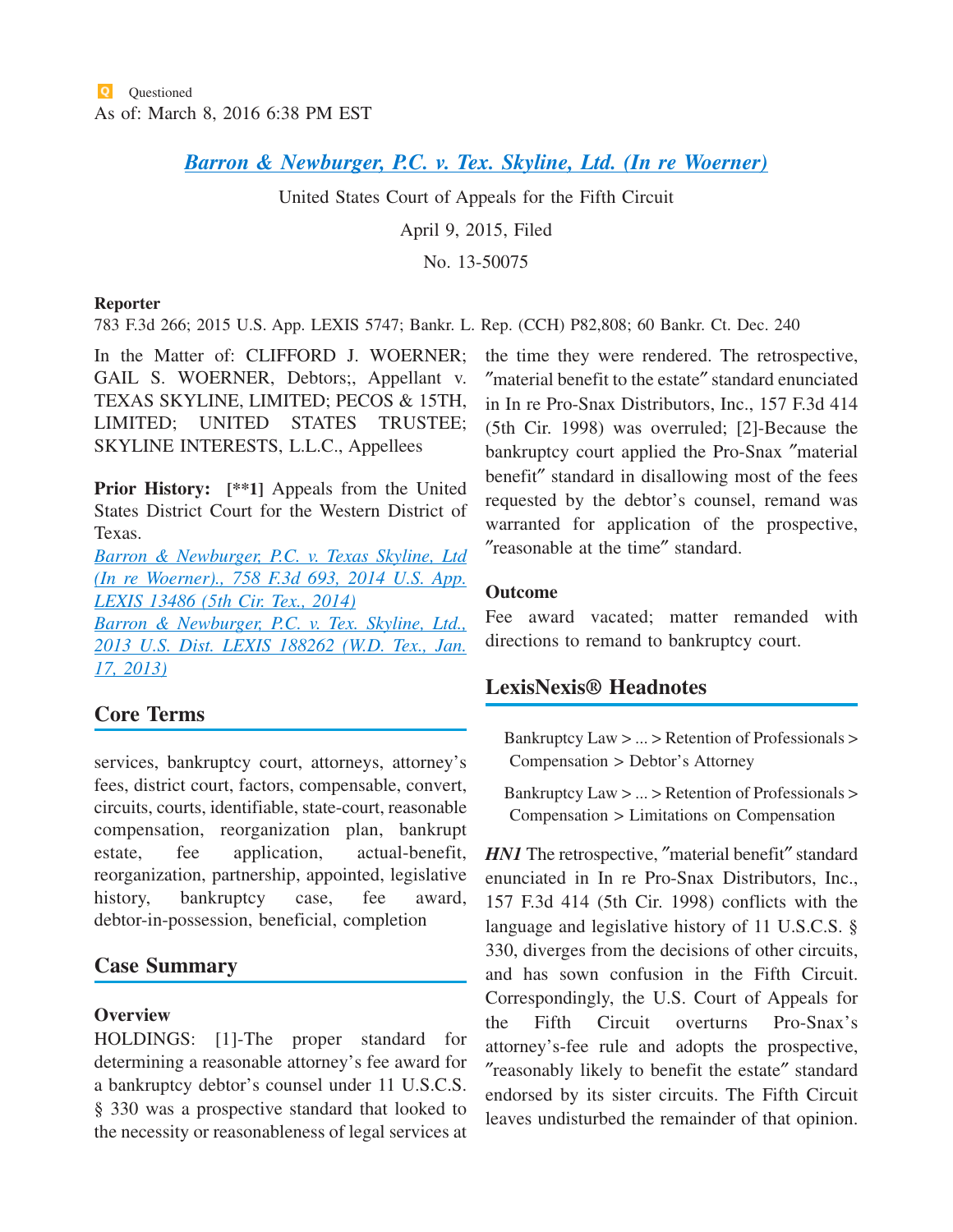Bankruptcy Law > ... > Judicial Review > Standards of Review > General Overview

*HN2* A court of appeals reviews a district court's decision in a bankruptcy case by applying the same standard of review to the bankruptcy court's conclusions of law and findings of fact that the district court applied.

Bankruptcy Law > ... > Judicial Review > Standards of Review > Abuse of Discretion

Bankruptcy Law > ... > Judicial Review > Standards of Review > De Novo Standard of Review

Bankruptcy Law > ... > Judicial Review > Standards of Review > Clear Error Review

Bankruptcy Law > ... > Retention of Professionals > Compensation > General Overview

*HN3* A court of appeals reviews a bankruptcy court's award of attorney's fees for abuse of discretion. An abuse of discretion occurs where the bankruptcy court (1) applies an improper legal standard, reviewed de novo, or follows improper procedures in calculating the fee award, or (2) rests its decision on findings of fact that are clearly erroneous.

Bankruptcy Law > Estate Property > Contents of Estate

Bankruptcy Law > Case Administration > Commencement of Case > General Overview

*HN4* When a debtor commences a bankruptcy case, a legal entity known as the ″estate″ is created. 11 U.S.C.S. § 541(a). The estate contains all of the debtor's property, subject to exceptions. § 541(a).

Bankruptcy Law > Reorganizations > Debtors in Possession > Powers  $& Rights$ 

Bankruptcy Law > Reorganizations > Debtors in Possession > Duties

Bankruptcy Law > Reorganizations > Plans > Disclosure Statements

Bankruptcy Law > Reorganizations > Plans > Plan Acceptance

Bankruptcy Law > ... > Plans > Plan Confirmation > General Overview

*HN5* When a debtor files a case to reorganize under Chapter 11, the debtor becomes the debtor-in-possession of the estate and takes on the rights, powers, and fiduciary duties of a trustee. 11 U.S.C.S. §§ 1101, 1106-1108. The debtor-in-possession retains control over the property of the estate and must repay creditors according to the terms of a reorganization plan. 11 U.S.C.S. §§ 1115(b), 1123, 1142. The proponent of a reorganization plan—usually, but not necessarily, the debtor-in-possession—must provide a court-approved disclosure statement that contains adequate information about the assets, liabilities, and financial affairs of the debtor sufficient to enable creditors to make an informed judgment about the plan. 11 U.S.C.S. §§ 1121, 1125. Creditors may accept or reject the reorganization plan in a special voting process governed by the Bankruptcy Code. 11 U.S.C.S. § 1126. If the creditors accept the reorganization plan, it must then be confirmed by the bankruptcy court. 11 U.S.C.S. § 1129. The confirmation of the reorganization plan typically brings the bankruptcy case to an end. 11 U.S.C.S. § 1141.

Bankruptcy Law > ... > Professional Services > Retention of Professionals > Debtors in Possession & Trustees

*HN6* A debtor-in-possession may ask the bankruptcy court for permission to employ professionals, including attorneys, to assist the debtor-in-possession with the reorganization of the bankruptcy estate. 11 U.S.C.S. § 327.

Bankruptcy Law > ... > Professional Services > Retention of Professionals > Court Approval

Bankruptcy Law > ... > Retention of Professionals > Compensation > Debtor's Attorney

*HN7* Congress has enacted a uniform scheme for retaining and compensating bankruptcy debtors'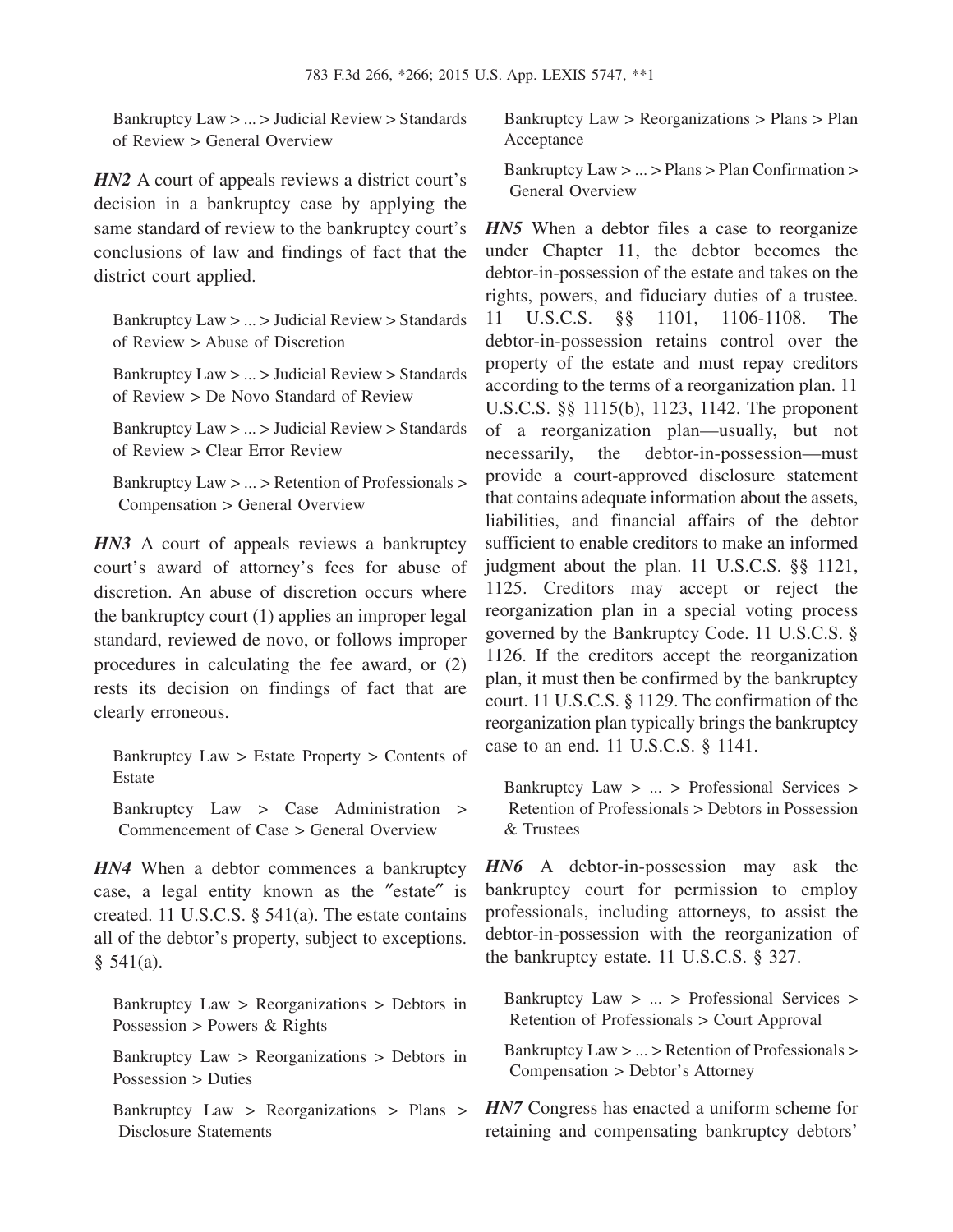attorneys under 11 U.S.C.S. §§ 327-330. First, under § 327(a), the debtor must obtain the bankruptcy court's approval to employ the attorney. Then, under §  $330(a)(1)(A)$ , an attorney who has been employed under § 327(a) may request reasonable compensation for actual, necessary services rendered. The bankruptcy court may exercise its discretion, upon motion or sua sponte, to award compensation that is less than the amount requested.  $\S$  330(a)(2).

Bankruptcy Law > ... > Retention of Professionals > Compensation > Debtor's Attorney

Bankruptcy Law > ... > Retention of Professionals > Compensation > Limitations on Compensation

*HN8* 11 U.S.C.S. § 330(a)(3) directs courts to consider the nature, the extent, and the value of the legal services provided when determining the amount of reasonable compensation to award, taking into account all relevant factors, including: (A) the time spent on such services; (B) the rates charged for such services; (C) whether the services were necessary to the administration of, or beneficial at the time at which the service was rendered toward the completion of, a case under this title; (D) whether the services were performed within a reasonable amount of time commensurate with the complexity, importance, and nature of the problem, issue, or task addressed; (E) with respect to a professional person, whether the person is board certified or otherwise has demonstrated skill and experience in the bankruptcy field; and (F) whether the compensation is reasonable based on the customary compensation charged by comparably skilled practitioners in cases other than cases under this title.  $\S$  330(a)(3).

Bankruptcy Law > ... > Retention of Professionals > Compensation > Limitations on Compensation

Bankruptcy Law > ... > Retention of Professionals > Compensation > Debtor's Attorney

*HN9* 11 U.S.C.S. § 330(a)(4) lists those services for which a court may not approve compensation: (A) Except as provided in  $\S$  330(a)(4)(B), the court shall not allow compensation for—(i) unnecessary duplication of services; or (ii) services that were not—(I) reasonably likely to benefit the debtor's estate; or (II) necessary to the administration of the case.  $\S$  330(a)(4).

Bankruptcy Law > ... > Retention of Professionals > Compensation > Debtor's Attorney

Bankruptcy Law > ... > Retention of Professionals > Compensation > Limitations on Compensation

*HN10* 11 U.S.C.S. § 330 gives a bankruptcy court discretion to determine the amount of reasonable compensation. But the statute also constrains that discretion by requiring the court to take into account a set of listed factors, including whether the services were necessary to the administration of, or beneficial at the time at which the service was rendered toward the completion of, a case under this title. 11 U.S.C.S.  $\S$  330(a)(3)(C). The statute reinforces this point in an accompanying section: a court must disallow any compensation when the services were not reasonably likely to benefit the debtor's estate or necessary to the administration of the case.  $\S$  330(a)(4)(A)(ii). Section 330 states twice, in both positive and negative terms, that professional services are compensable only if they are likely to benefit a debtor's estate or are necessary to case administration. ″Reasonably likely to benefit the debtor's estate″ has been referred to as an ″inverse construction" of § 330(a)(3)(C). Read together, a court may compensate an attorney for services that are reasonably likely to benefit the estate and adjudge that reasonableness at the time at which the service was rendered.

Bankruptcy Law > ... > Retention of Professionals > Compensation > Debtor's Attorney

Bankruptcy Law > ... > Retention of Professionals > Compensation > Limitations on Compensation

*HN11* 11 U.S.C.S. § 330 explicitly contemplates compensation for attorneys whose services were reasonable when rendered but which ultimately may fail to produce an actual, material benefit.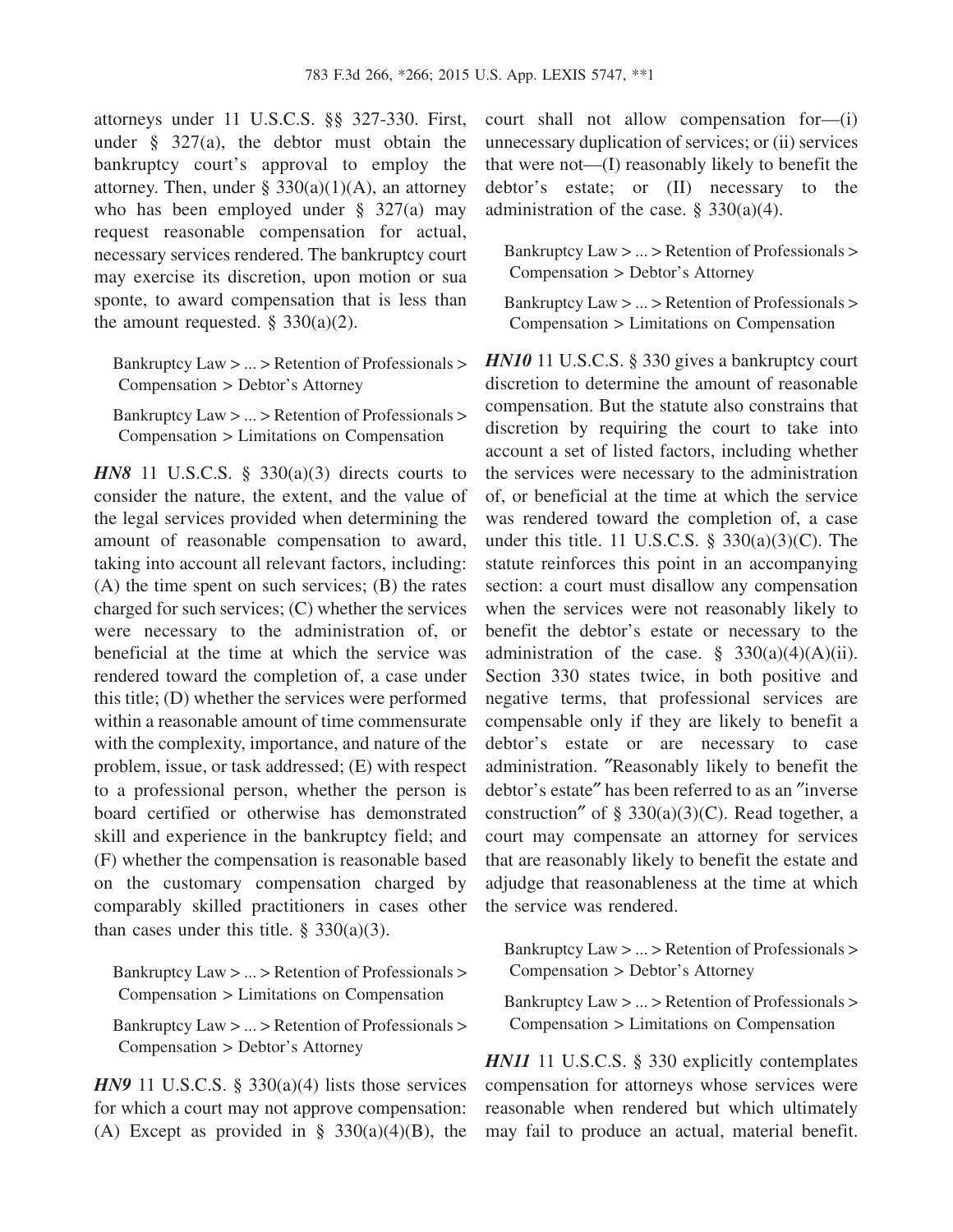Litigation is a gamble, and a failed gamble can often produce a large net loss even if it was a good gamble when it was made. The statute permits a court to compensate an attorney not only for activities that were ″necessary,″ but also for good gambles--that is, services that were objectively reasonable at the time they were made--even when those gambles do not produce an identifiable, tangible, and material benefit. What matters is that, prospectively, the choice to pursue a course of action was reasonable.

Bankruptcy Law > ... > Retention of Professionals > Compensation > Debtor's Attorney

Bankruptcy Law > ... > Retention of Professionals > Compensation > Limitations on Compensation

*HN12* In enacting 11 U.S.C.S. § 330, Congress intended to move away from doctrines that strictly limited fee awards and instead provide compensation commensurate with the fees awarded for comparable services in non-bankruptcy cases. To that end, § 330 instructs courts to award reasonable compensation for actual, necessary services based on the nature, the extent, and the value of such services. 11 U.S.C.S. § 330(a). Congress took a further step in 1994 when it codified many of the factors previously considered by courts in awarding compensation and reimbursing expenses. Bankruptcy Reform Act of 1994, Pub. L. No. 103-394, § 224, 108 Stat. 4106, 4130-31. In particular, Congress added the language in § 330(a)(3)(C) and (4)(A).

Bankruptcy Law > ... > Retention of Professionals > Compensation > Limitations on Compensation

Bankruptcy Law > ... > Retention of Professionals > Compensation > Debtor's Attorney

*HN13* In light of the plain language of 11 U.S.C.S.  $§$  330(a)(4)(A) after the 1994 amendments, the U.S. Courts of Appeals for the Second, Third, and Ninth Circuits have rejected the actual-benefit test in favor of a prospective standard. The Second Circuit has expressly rejected an approach that would make fee awards contingent upon a showing of actual benefit to the estate, opting instead to give effect to the statute's ″reasonably likely to benefit the debtor's estate″ standard. The Third Circuit has similarly rejected the actual-material-benefit standard, concluding that it departed from the statute by imposing a heightened standard and requiring evaluation by hindsight. Finally, the Ninth Circuit has held that  $§$  330(a)(4)(A) superseded that court's past precedent, which had required that the services actually provide an identifiable, tangible and material benefit to the debtor's estate.

Bankruptcy Law > ... > Retention of Professionals > Compensation > Debtor's Attorney

Bankruptcy Law > ... > Retention of Professionals > Compensation > Limitations on Compensation

*HN14* Whereas the pre-1994 statutory language of 11 U.S.C.S. § 330 did not provide guidance on whether to consider the reasonable likelihood a service would benefit the estate, the post-1994 language forecloses an actual-benefit test by requiring that the court evaluate the likelihood of benefit to the estate at the time the service was rendered.

Bankruptcy Law > ... > Retention of Professionals > Compensation > Debtor's Attorney

Bankruptcy Law > ... > Retention of Professionals > Compensation > Limitations on Compensation

*HN15* 11 U.S.C.S. § 330 embraces the "reasonable" at the time″ standard for attorney compensation endorsed by the U.S. Courts of Appeals for the Second, Third, and Ninth Circuits. The text and legislative history of § 330 contemplate a prospective standard for the award of attorney's fees relating to bankruptcy proceedings—one that looks to the necessity or reasonableness of legal services at the time they were rendered. Under this framework, if a fee applicant establishes that its services were ″necessary to the administration″ of a bankruptcy case or ″reasonably likely to benefit″ the bankruptcy estate at the time at which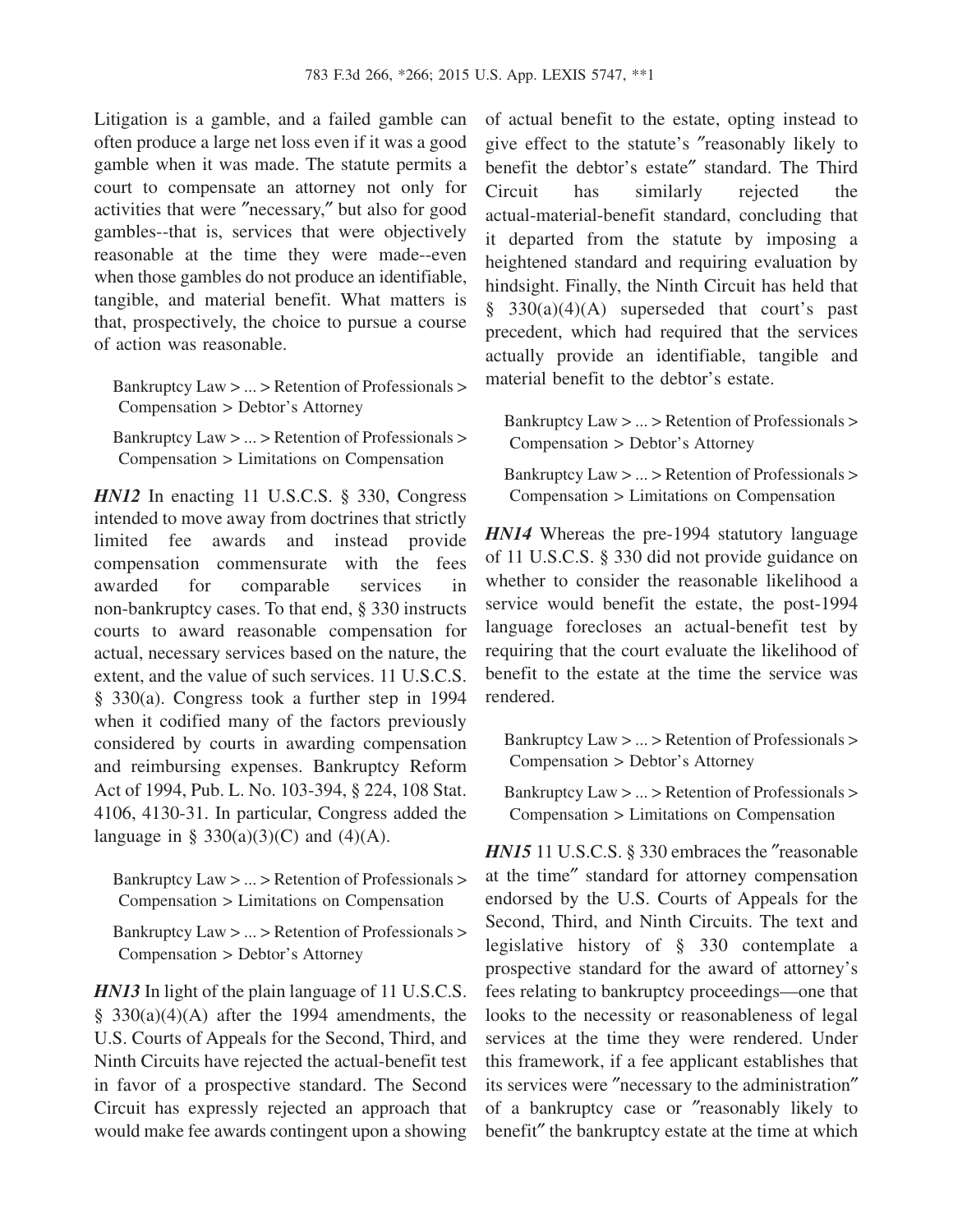they were rendered, 11 U.S.C.S.  $\S$  330(a)(3)(C),  $(4)(A)$ , then the services are compensable.

Bankruptcy Law > ... > Retention of Professionals > Compensation > Debtor's Attorney

Bankruptcy Law > ... > Retention of Professionals > Compensation > Limitations on Compensation

*HN16* Under 11 U.S.C.S. § 330, in assessing the likelihood that legal services would benefit the estate, courts adhering to a prospective standard ordinarily consider, among other factors, the probability of success at the time the services were rendered, the reasonable costs of pursuing the action, what services a reasonable lawyer or legal firm would have performed in the same circumstances, whether the attorney's services could have been rendered by the trustee and his or her staff, and any potential benefits to the estate (rather than to the individual debtor). Whether the services were ultimately successful is relevant to, but not dispositive of, attorney compensation. 11 U.S.C.S. § 330(a)(3) provides that the court shall consider the nature, the extent and the value of such services, taking into account all relevant factors. Courts are instructed to consider the results obtained by an attorney seeking compensation.

Bankruptcy Law > ... > Retention of Professionals > Compensation > Debtor's Attorney

Bankruptcy Law > ... > Retention of Professionals > Compensation > Limitations on Compensation

*HN17* Insofar as In re Pro-Snax Distributors, Inc., 157 F.3d 414 (5th Cir. 1998) precludes resort to a prospective analysis in awarding attorney's fees under 11 U.S.C.S. § 330, the U.S. Court of Appeals for the Fifth Circuit overrules those portions of the opinion. However, Pro-Snax's principal holding remains valid, and the Fifth Circuit's ruling is not intended to limit courts' broad discretion to award or curtail attorney's fees under § 330, taking into account all relevant factors, 11 U.S.C.S. § 330(a)(3).

Bankruptcy Law > ... > Retention of Professionals > Compensation > General Overview

Bankruptcy Law > ... > Judicial Review > Standards of Review > Abuse of Discretion

Bankruptcy Law > ... > Judicial Review > Standards of Review > Clear Error Review

*HN18* A court of appeals reviews a bankruptcy court's fee determination for abuse of discretion, and remand is warranted when the bankruptcy court (1) applies an improper legal standard or follows improper procedures in calculating the fee award, or (2) rests its decision on findings of fact that are clearly erroneous.

**Counsel:** For Barron & Newburger, P.C., Appellant: Stephen W. Sather, Barbara M. Barron, Barron & Newburger, P.C., Austin, TX.

For Texas Skyline, Limited, Skyline Interests, L.L.C., Appellees: William Paul Johnson, Duggins Wren Mann & Romero, L.L.P., Austin, TX; Arthur A. Stewart, Office of the Attorney General, Postconviction Litigation Division, Austin, TX.

For Pecos & 15th, Limited, Appellee: William Paul Johnson, Duggins Wren Mann & Romero, L.L.P., Austin, TX.

For United States Trustee, Appellee: Noah Mariano Schottenstein, Trial Attorney, P. Matthew Sutko, Associate General Counsel, U.S. Department of Justice, Executive Office of the U.S. Trustee, Washington, DC; Deborah A. Bynum, U.S. Department of Justice, Office of the U.S. Trustee, Austin, TX.

**Judges:** Before STEWART, Chief Judge, REAVLEY, JOLLY, DAVIS, JONES, SMITH, DENNIS, CLEMENT, PRADO, OWEN, ELROD, SOUTHWICK, HAYNES, GRAVES, HIGGINSON and COSTA, Circuit Judges.

**Opinion by:** EDWARD C. PRADO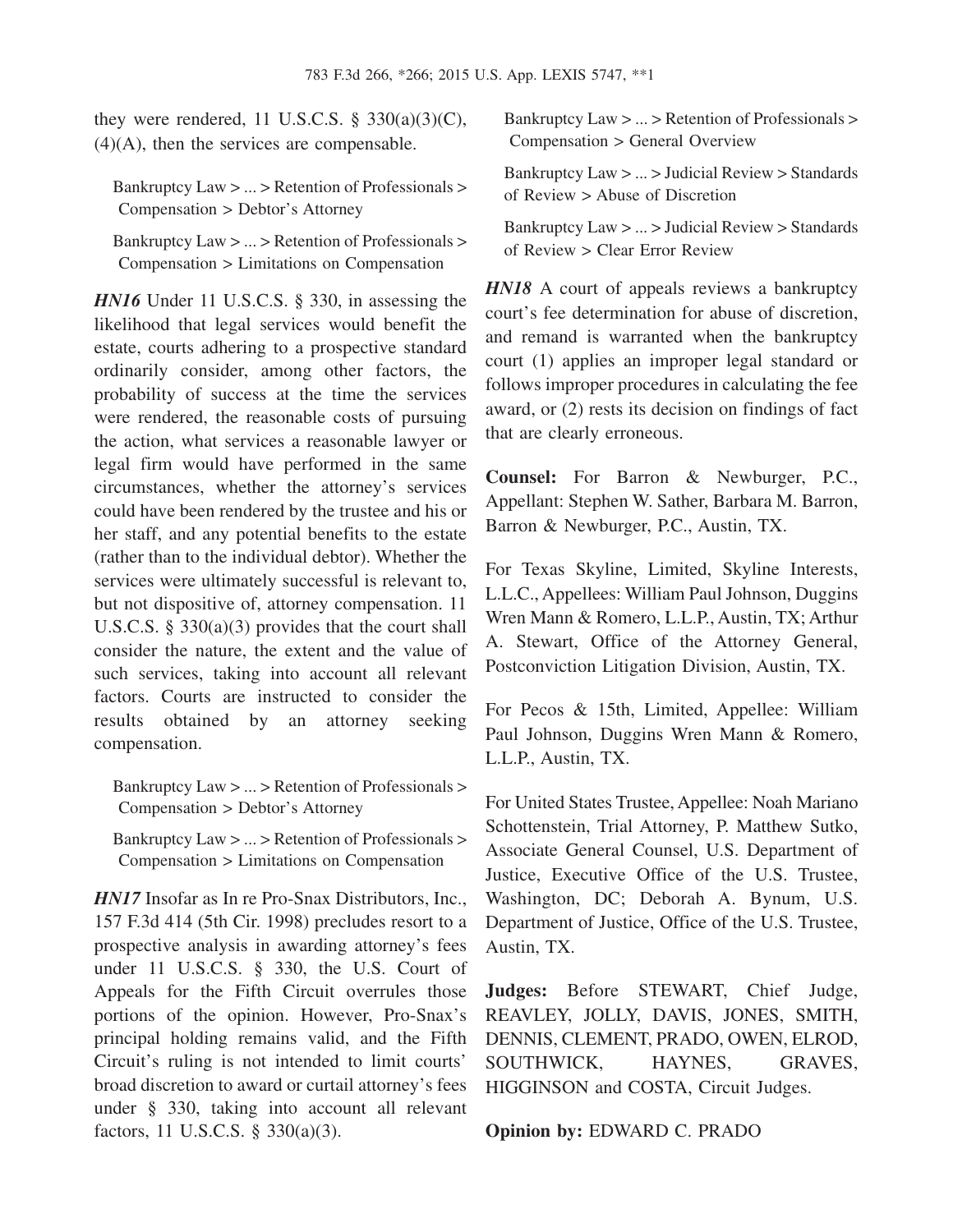### **Opinion**

#### **[\*268]** EDWARD C. PRADO, Circuit Judge:

This case concerns a bankruptcy court's order reducing the fees a debtor's counsel received under *[11 U.S.C. § 330](http://advance.lexis.com/api/document?collection=statutes-legislation&id=urn:contentItem:4YF7-GTG1-NRF4-429D-00000-00&context=1000516)*. On May 13, 2010, on the eve of a major state-court judgment **[\*\*2]** against him, Debtor Clifford Woerner<sup>1</sup> filed a voluntary petition under Chapter 11 of the Bankruptcy Code. Appellant Barron & Newburger (″B & N″), a law firm, represented Woerner in his Chapter 11 bankruptcy. On April 20, 2011, the bankruptcy court converted the case to Chapter 7.

Its services terminated, B & N filed an application for fees in excess of \$130,000. The bankruptcy court allowed approximately \$20,000 and disallowed the remainder, finding that the additional fees were unreasonable. The district court affirmed. B & N appealed, contending that the bankruptcy court misapplied Fifth Circuit precedent and *[11 U.S.C. § 330](http://advance.lexis.com/api/document?collection=statutes-legislation&id=urn:contentItem:4YF7-GTG1-NRF4-429D-00000-00&context=1000516)* in reducing the fees awarded to it. In an opinion issued on July 15, 2014, a panel of this Court affirmed the district court's judgment. *[In re Woerner, 758 F.3d 693,](http://advance.lexis.com/api/document?collection=cases&id=urn:contentItem:5CNT-9311-F04K-N18F-00000-00&context=1000516) [702 \(5th Cir. 2014\)](http://advance.lexis.com/api/document?collection=cases&id=urn:contentItem:5CNT-9311-F04K-N18F-00000-00&context=1000516)*. However, all three members of the panel specially concurred to call for en banc reconsideration of *[In re Pro—Snax Distributors,](http://advance.lexis.com/api/document?collection=cases&id=urn:contentItem:3TXS-P5Y0-0038-X06C-00000-00&context=1000516) [Inc., 157 F.3d 414 \(5th Cir. 1998\)](http://advance.lexis.com/api/document?collection=cases&id=urn:contentItem:3TXS-P5Y0-0038-X06C-00000-00&context=1000516)*, the opinion interpreting *[§ 330](http://advance.lexis.com/api/document?collection=statutes-legislation&id=urn:contentItem:4YF7-GTG1-NRF4-429D-00000-00&context=1000516)* that controlled the appeal. *[In re](http://advance.lexis.com/api/document?collection=cases&id=urn:contentItem:5CNT-9311-F04K-N18F-00000-00&context=1000516) [Woerner, 758 F.3d at 702-06](http://advance.lexis.com/api/document?collection=cases&id=urn:contentItem:5CNT-9311-F04K-N18F-00000-00&context=1000516)* (Prado, J., specially concurring).

We granted rehearing en banc to reexamine our decision in *Pro—Snax*. *In re Woerner*, 771 F.3d 820 (5th Cir. 2014) (per curiam). We now **[\*\*3]** recognize that *HN1* the retrospective, ″material benefit″ standard enunciated in *Pro—Snax* conflicts with the language and legislative history of *[§ 330](http://advance.lexis.com/api/document?collection=statutes-legislation&id=urn:contentItem:4YF7-GTG1-NRF4-429D-00000-00&context=1000516)*, diverges from the decisions of other circuits, and has sown confusion in our circuit.

Correspondingly, we overturn *[Pro—Snax's](http://advance.lexis.com/api/document?collection=cases&id=urn:contentItem:3TXS-P5Y0-0038-X06C-00000-00&context=1000516)* attorney's-fee rule<sup>2</sup> and adopt the prospective, ″reasonably likely to benefit the estate″ standard endorsed by our sister circuits.

### **I. FACTUAL AND PROCEDURAL BACKGROUND**

#### **A. Events Before Woerner Filed for Bankruptcy**

In 2006, Woerner and Texas Skyline, Ltd. formed a limited partnership for the purpose of undertaking a real estate venture. Within the partnership, DPRS—a company Woerner owned—was the sole general partner, Woerner was a limited partner with a 49.99% interest in the partnership, and Texas Skyline was the sole investor and a limited partner in the project. Over the course of the next three years, Woerner misappropriated funds from the partnership for personal use. When Texas Skyline discovered Woerner's activities, it sued him in state court for breach of the partnership agreement and breach of fiduciary duties. The case proceeded to a bench trial on April 27, 2010. **[\*\*4]** After the parties rested, the state court announced an oral ruling in favor of Texas Skyline and set a remedies hearing for May 14, 2010.

Woerner and his state-court trial counsel met with B & N on May 4, 2010 to discuss filing for bankruptcy. B  $&$  N agreed to the representation and filed Woerner's voluntary petition for Chapter 11 bankruptcy relief on May 13—the night before the state-court remedies hearing. That filing triggered the Bankruptcy Code's automatic stay provision, which **[\*269]** brought the state-court proceeding to a halt. *See 11 U.S.C. § 362(a)*.

#### **B. B & N Litigates Woerner's Chapter 11 Case**

In the ensuing eleven months,  $B \& N$  provided services that it claimed were worth \$134,800 in

<sup>1</sup> Woerner filed a joint petition with his wife Gail Woerner. Because Gail Woerner was subsequently dismissed from the case, we refer to Woerner as the only debtor.

<sup>&</sup>lt;sup>2</sup> We leave undisturbed the remainder of that opinion.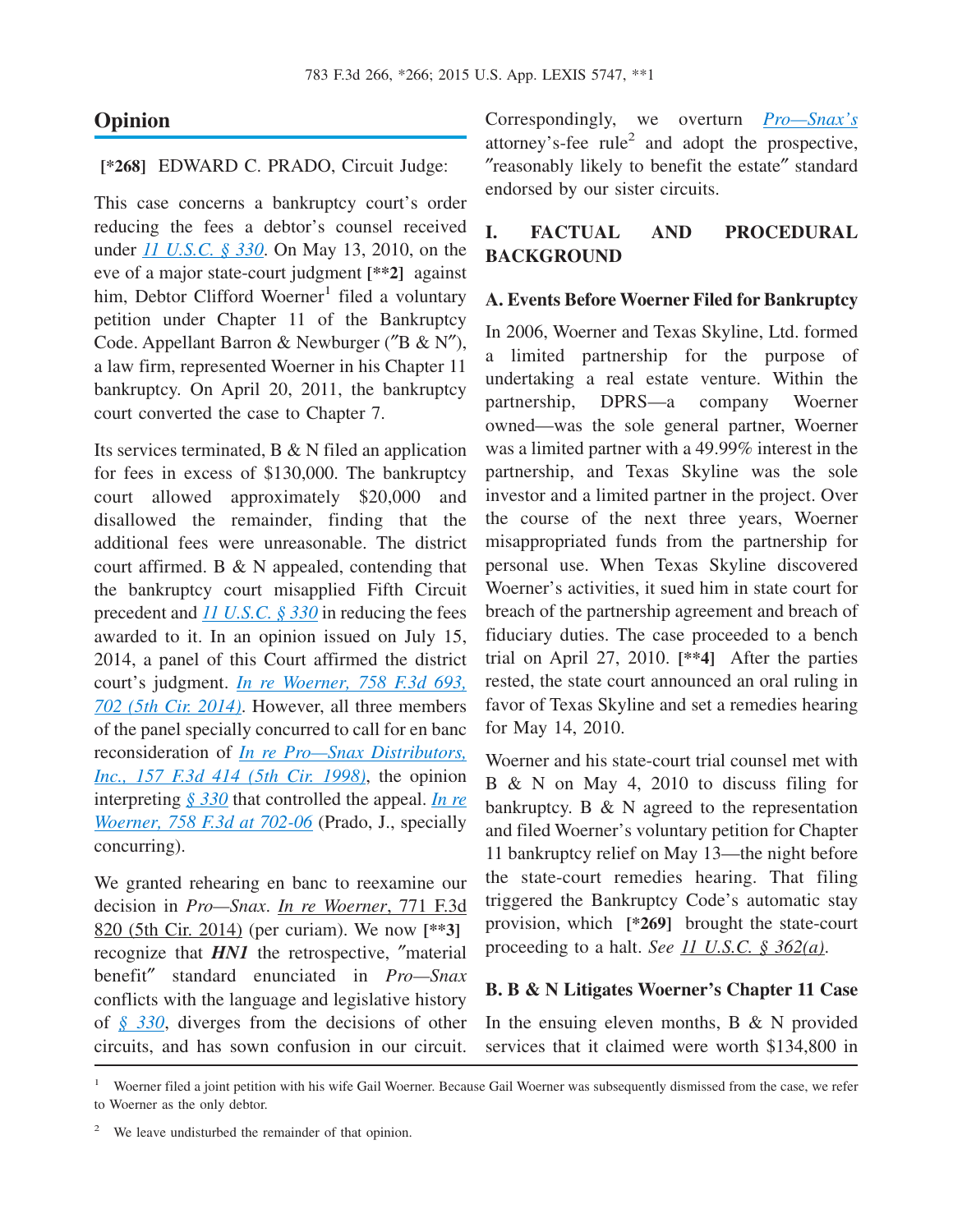legal fees. On May 18, 2010, with B  $\&$  N's assistance, Woerner filed mandatory disclosure documents with the bankruptcy court—namely, schedules and a statement of financial affairs.

B & N also defended Woerner in adversary proceedings that were brought to prevent Woerner from discharging liabilities. On August 4, 2010, Texas Skyline initiated an adversary proceeding with the bankruptcy court under *11 U.S.C. § 523(a)(4)* for breach of fiduciary duty. Texas Skyline then fought to lift the stay of the state-court judgment. Woerner contested and lost, **[\*\*5]** and the stay of state-court proceedings was lifted. Woerner also contested adversary proceedings brought by John Baker II, one of the other active creditors in this case. On November 2, 2010, Woerner filed Amended Schedules (b) and (c) and also amended his Statement of Financial Affairs.

B & N helped Woerner negotiate with his creditors. Woerner and the adversarial creditors agreed to mediation with a bankruptcy judge. Talks with Texas Skyline broke down, but on December 17, 2010, B & N filed a Joint Motion to Compromise with the bankruptcy court, which B & N maintained would have resolved this case. Yet Baker insisted that the settlement was merely a proposal, objected to it, and refused to execute it. For these negotiation services,  $B \& N$  sought over \$6,000.

B & N also investigated the concealment of some of Woerner's assets and subsequently amended Woerner's financial disclosures to include approximately \$9,000 of additional personal assets, including investments, jewelry, firearms, and fur coats that were not originally disclosed. This concealment prompted Baker to move to convert Woerner's case from a Chapter 11 reorganization to a Chapter 7 trustee-administered liquidation. *See* **[\*\*6]** *[11 U.S.C. § 1112\(b\)\(1\)](http://advance.lexis.com/api/document?collection=statutes-legislation&id=urn:contentItem:4YF7-GHB1-NRF4-401F-00000-00&context=1000516)* (requiring the bankruptcy court to convert or dismiss a Chapter 11 case upon finding ″cause″). Texas Skyline moved to intervene in the motion to convert. B &

N litigated Woerner's attempts to press for a motion to approve the settlement and oppose the motion to convert. The billing records show that the firm (1) prepared a motion to sell some of Woerner's personal property for the purpose of funding an appeal from the state-court judgment; (2) started investigating potential causes of action against Texas Skyline and Baker; (3) drafted a disclosure statement and reorganization plan; and (4) deposed a representative from Texas Skyline about potential mismanagement of partnership assets.

#### **C. Woerner's Case Is Converted to Chapter 7, Ending B & N's Representation**

The bankruptcy court conducted a hearing on the pending motions, denying the motion to approve the settlement and granting the motion to convert on April 20, 2011. As the bankruptcy court summarized in its oral ruling on the fee application, ″the Court found that it was appropriate to convert this case to Chapter 7 because the Court was of the opinion . . . that [Woerner] w[as] not forthright as [a] Debtor[] under the Bankruptcy Code **[\*\*7]** in terms of listing [his] assets and giving proper evaluations.″ On September 3, 2011, B & N filed an application for approximately \$134,000 in fees under *[§ 330](http://advance.lexis.com/api/document?collection=statutes-legislation&id=urn:contentItem:4YF7-GTG1-NRF4-429D-00000-00&context=1000516)*. Following the U.S. Trustee's objection, B & N amended its fee application. B & N **[\*270]** ultimately sought \$130,656.50 in fees, and \$5,793.37 in expenses. The Trustee renewed its objection to the fees. Texas Skyline also objected, arguing that all of the fees were unreasonable because (1) Woerner never had the means to fund a Chapter 11 reorganization and (2) B & N's actions were dilatory and required creditors to incur unnecessary attorney's fees.

#### **D. The Bankruptcy Court Disallows Most of B & N's Requested Fees**

The bankruptcy court then conducted a hearing on the fee request. B  $&$  N offered testimony from Woerner's nonbankruptcy counsel and two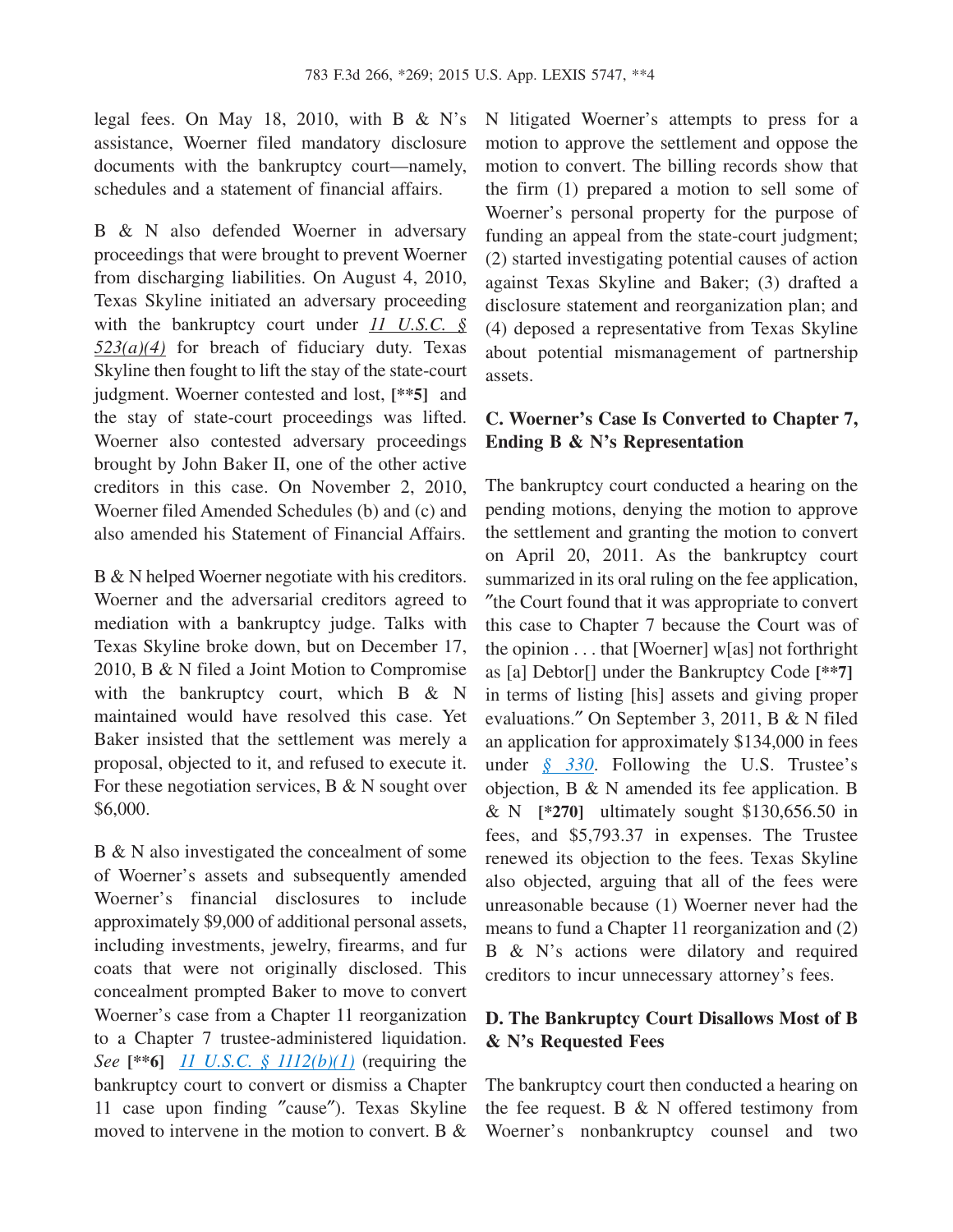attorneys from B  $\&$  N to prove that (1) Woerner brought the case for a legitimate purpose and (2) the litigation costs were driven up by Texas Skyline's alleged intransigence.

The bankruptcy court took the fee application under advisement and entered an oral ruling on April 11, 2012. Citing *Pro—Snax*, the bankruptcy court explained that, for a service to be compensable under *[§ 330](http://advance.lexis.com/api/document?collection=statutes-legislation&id=urn:contentItem:4YF7-GTG1-NRF4-429D-00000-00&context=1000516)*, fee applicants must prove **[\*\*8]** that the service resulted in an ″identifiable, tangible, and material benefit to the bankruptcy estate,″ *[Pro—Snax, 157 F.3d at 426](http://advance.lexis.com/api/document?collection=cases&id=urn:contentItem:3TXS-P5Y0-0038-X06C-00000-00&context=1000516)*. Applying that standard, the bankruptcy court awarded the expenses in full but only \$19,409.00 in fees—an 85% reduction. The bankruptcy court arrived at \$19,409.00 by considering separately each category of fees (such as case administration, resisting a motion to lift the stay, preparing bankruptcy schedules, and similar categories), granting some in whole and some in part, and denying others. Most of the disallowed fees were denied due to B & N's lack of success. Specifically, the bankruptcy court found much of B & N's billed time was not of identifiable benefit to the estate. The district court entered its final order affirming the bankruptcy court on January 17, 2013. It ruled that the record supported finding that  $B \& N$ 's fees were unreasonable under *[§ 330](http://advance.lexis.com/api/document?collection=statutes-legislation&id=urn:contentItem:4YF7-GTG1-NRF4-429D-00000-00&context=1000516)* and *Pro—Snax*. The district court observed that the bankruptcy court ″specifically invoked *Pro—Snax* at the hearing on fees, and appears to have relied upon it in determining to reduce [B & N]'s fees based on the limited success and lack of benefit to the estate.″ It declined to entertain B & N's argument **[\*\*9]** that *Pro—Snax* was wrongly decided and rejected B & N's contention that the opinion's operative language was dicta, concluding that *Pro—Snax* supplied the governing standard for attorney compensation under Chapter 11 in the Fifth Circuit. Correspondingly, the district court found no error in the bankruptcy court's application of *Pro—Snax* to B & N's fee application.

### **II. JURISDICTION AND STANDARD OF REVIEW**

B & N timely filed a notice of appeal from the bankruptcy court's order to the United States District Court for the Western District of Texas under *28 U.S.C. § 158(a)(1)* and *[Federal Rule of](http://advance.lexis.com/api/document?collection=statutes-legislation&id=urn:contentItem:4YF7-GW11-NRF4-41Y5-00000-00&context=1000516) [Bankruptcy Procedure 8002\(a\)](http://advance.lexis.com/api/document?collection=statutes-legislation&id=urn:contentItem:4YF7-GW11-NRF4-41Y5-00000-00&context=1000516)*. The district court had jurisdiction over Woerner's Chapter 11 bankruptcy case under *28 U.S.C. §§ 157*, *158*, and *1334*. We have jurisdiction over this timely appeal from the district court's order under *28 U.S.C. §§ 158(d)(1)* and *[2107\(b\)](http://advance.lexis.com/api/document?collection=statutes-legislation&id=urn:contentItem:4YF7-GT21-NRF4-43GT-00000-00&context=1000516)*.

*HN2* This Court reviews the district court's decision ″by applying the same standard of review to the bankruptcy court's conclusions of law and findings of fact that the district court applied.″ *[In](http://advance.lexis.com/api/document?collection=cases&id=urn:contentItem:4H9S-8XC0-0038-X0NX-00000-00&context=1000516) [re Cahill, 428 F.3d 536, 539 \(5th Cir. 2005\)](http://advance.lexis.com/api/document?collection=cases&id=urn:contentItem:4H9S-8XC0-0038-X0NX-00000-00&context=1000516)* (per curiam). Moreover, *HN3* this Court reviews the bankruptcy court's award of attorney's fees for abuse of discretion. *Id.* (citing *[In re Coho Energy,](http://advance.lexis.com/api/document?collection=cases&id=urn:contentItem:4F2M-WR90-0038-X23R-00000-00&context=1000516) [Inc., 395 F.3d 198, 204 \(5th Cir. 2004\)](http://advance.lexis.com/api/document?collection=cases&id=urn:contentItem:4F2M-WR90-0038-X23R-00000-00&context=1000516)*; *[In re](http://advance.lexis.com/api/document?collection=cases&id=urn:contentItem:4895-3050-0038-X016-00000-00&context=1000516) [Barron, 325 F.3d 690, 692 \(5th Cir. 2003\)\)](http://advance.lexis.com/api/document?collection=cases&id=urn:contentItem:4895-3050-0038-X016-00000-00&context=1000516)*. ″An abuse **[\*271]** of discretion occurs where the bankruptcy court (1) applies an improper legal standard[, reviewed de novo,] or follows improper **[\*\*10]** procedures in calculating the fee award, or (2) rests its decision on findings of fact that are clearly erroneous.″ *[Id.](http://advance.lexis.com/api/document?collection=cases&id=urn:contentItem:4H9S-8XC0-0038-X0NX-00000-00&context=1000516)* (citing *[In re Evangeline](http://advance.lexis.com/api/document?collection=cases&id=urn:contentItem:3S4X-80T0-003B-50GD-00000-00&context=1000516) [Ref. Co., 890 F.2d 1312, 1325 \(5th Cir. 1989\)\)](http://advance.lexis.com/api/document?collection=cases&id=urn:contentItem:3S4X-80T0-003B-50GD-00000-00&context=1000516)*.

#### **III. DISCUSSION**

B & N argues that this Court's interpretation of *[§](http://advance.lexis.com/api/document?collection=statutes-legislation&id=urn:contentItem:4YF7-GTG1-NRF4-429D-00000-00&context=1000516) [330](http://advance.lexis.com/api/document?collection=statutes-legislation&id=urn:contentItem:4YF7-GTG1-NRF4-429D-00000-00&context=1000516)* in *Pro—Snax* is erroneous, and that remand to the bankruptcy court is warranted in order for that court to assess B & N's request for attorney's fees under the correct legal standard. The U.S. Trustee agrees with B & N that *Pro—Snax* was wrongly decided but maintains that remand is unnecessary because B & N is not eligible for any fees beyond those awarded by the bankruptcy court even under the more lenient prospective standard that  $B \& N$ and the U.S. Trustee advocate. Texas Skyline contends that this Court should affirm the district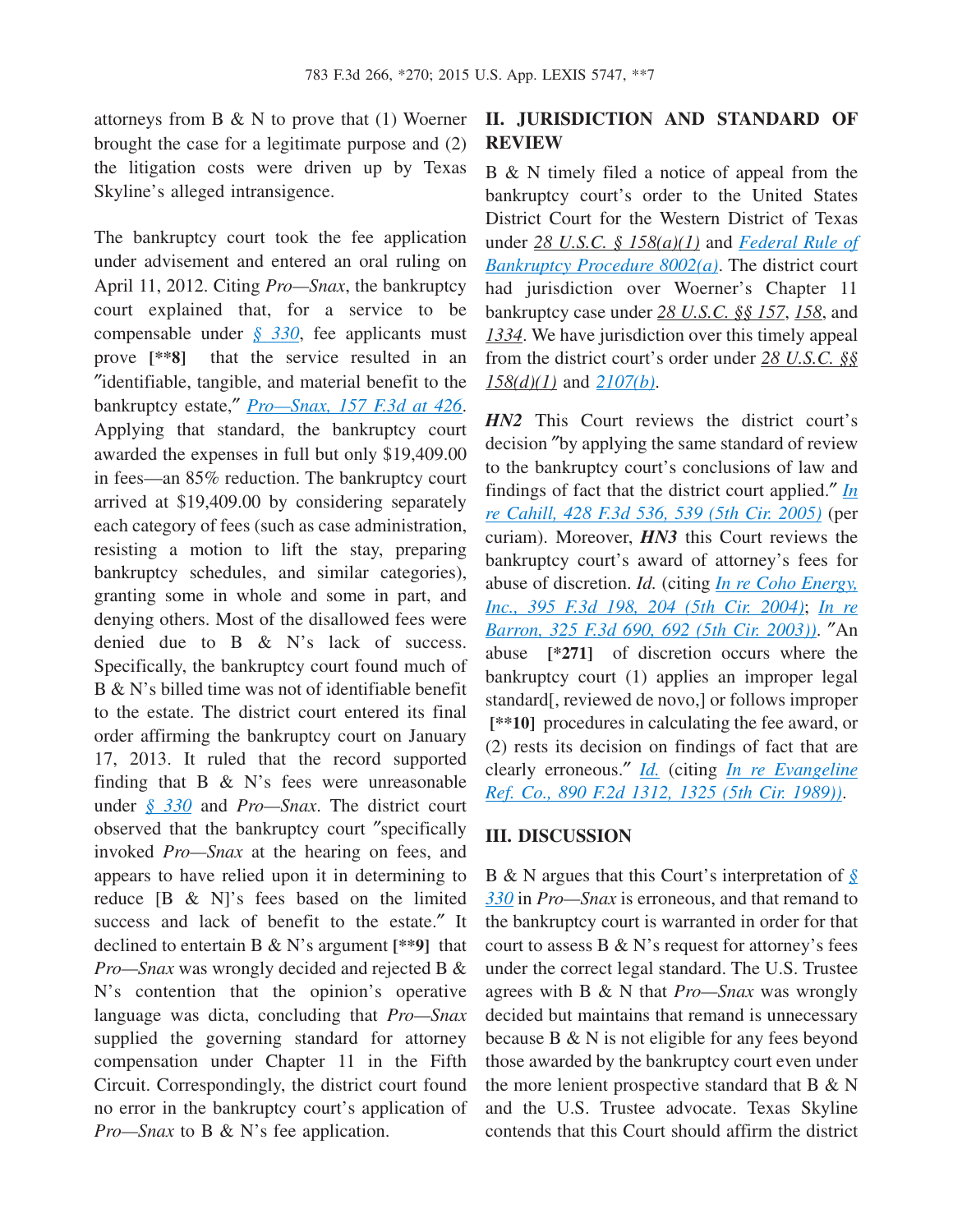court's ruling regardless of our disposition of *Pro—Snax* because B & N is not entitled to the fees it seeks under any standard. We address these issues—the viability of *Pro—Snax* and the need for remand—in turn.

### **A. The Proper Standard for Awarding Attorney's Fees Under** *[§ 330](http://advance.lexis.com/api/document?collection=statutes-legislation&id=urn:contentItem:4YF7-GTG1-NRF4-429D-00000-00&context=1000516)*

B & N and the U.S. Trustee contend that the ″hindsight″ or ″material benefit″ standard we enunciated in *Pro—Snax* conflicts with the text and legislative history of *[§ 330](http://advance.lexis.com/api/document?collection=statutes-legislation&id=urn:contentItem:4YF7-GTG1-NRF4-429D-00000-00&context=1000516)* and unnecessarily places us at odds **[\*\*11]** with our sister circuits. We agree.

#### *1. Statutory Framework*

### *a. Reorganization Under Chapter 11 of the Bankruptcy Code*

*HN4* When a debtor commences a bankruptcy case, a legal entity known as the ″estate″ is created. *11 U.S.C. § 541(a)*. The estate contains all of the debtor's property, subject to exceptions not applicable here. *Id. HN5* When a debtor files a case to reorganize under Chapter 11, the debtor becomes the debtor-in-possession of the estate and takes on the rights, powers, and fiduciary duties of a trustee. *Id. §§ 1101*, *[1106-1108](http://advance.lexis.com/api/document?collection=statutes-legislation&id=urn:contentItem:4YF7-GJJ1-NRF4-418K-00000-00&context=1000516)*; *see also [CFTC v. Weintraub, 471 U.S. 343, 355, 105](http://advance.lexis.com/api/document?collection=cases&id=urn:contentItem:3S4X-BTV0-0039-N0C7-00000-00&context=1000516) [S. Ct. 1986, 85 L. Ed. 2d 372 \(1985\)](http://advance.lexis.com/api/document?collection=cases&id=urn:contentItem:3S4X-BTV0-0039-N0C7-00000-00&context=1000516)*. The debtor-in-possession retains control over the property of the estate and must repay creditors according to the terms of a reorganization plan. *[11](http://advance.lexis.com/api/document?collection=statutes-legislation&id=urn:contentItem:4YF7-GT91-NRF4-40GT-00000-00&context=1000516) [U.S.C. §§ 1115\(b\)](http://advance.lexis.com/api/document?collection=statutes-legislation&id=urn:contentItem:4YF7-GT91-NRF4-40GT-00000-00&context=1000516)*, *[1123](http://advance.lexis.com/api/document?collection=statutes-legislation&id=urn:contentItem:4YF7-GR61-NRF4-40C6-00000-00&context=1000516)*, *[1142](http://advance.lexis.com/api/document?collection=statutes-legislation&id=urn:contentItem:4YF7-GHY1-NRF4-408J-00000-00&context=1000516)*. The proponent of a reorganization plan—usually, but not necessarily, the debtor-in-possession—must provide a court-approved disclosure statement that contains ″adequate information″ about the assets, liabilities, and financial affairs of the debtor sufficient to enable creditors to make an ″informed judgment″ about the plan. *Id. [§§ 1121](http://advance.lexis.com/api/document?collection=statutes-legislation&id=urn:contentItem:4YF7-GW21-NRF4-426K-00000-00&context=1000516)*, *[1125](http://advance.lexis.com/api/document?collection=statutes-legislation&id=urn:contentItem:4YF7-GV51-NRF4-4401-00000-00&context=1000516)*. Creditors may accept or reject the reorganization plan in a special voting process governed by the Bankruptcy Code. *Id. [§ 1126](http://advance.lexis.com/api/document?collection=statutes-legislation&id=urn:contentItem:4YF7-GR41-NRF4-4541-00000-00&context=1000516)*.

If the creditors accept the reorganization plan, it must then be confirmed by the **[\*\*12]** bankruptcy court. *Id. § 1129*. The confirmation of the reorganization plan typically brings the bankruptcy case to an end. *Id. [§ 1141](http://advance.lexis.com/api/document?collection=statutes-legislation&id=urn:contentItem:4YF7-GPX1-NRF4-42RK-00000-00&context=1000516)*.

#### *b. Compensation to Professionals Under Chapter 11*

*HN6* The debtor-in-possession may ask the bankruptcy court for permission to employ professionals, including attorneys, to assist the debtor-in-possession with the reorganization of the bankruptcy estate. *Id. [§ 327](http://advance.lexis.com/api/document?collection=statutes-legislation&id=urn:contentItem:4YF7-GN71-NRF4-41YF-00000-00&context=1000516)*.

*HN7* Congress has enacted a uniform scheme for retaining and compensating such attorneys under *[11 U.S.C. §§ 327-330](http://advance.lexis.com/api/document?collection=statutes-legislation&id=urn:contentItem:4YF7-GN71-NRF4-41YF-00000-00&context=1000516)*. First, under *[§ 327\(a\)](http://advance.lexis.com/api/document?collection=statutes-legislation&id=urn:contentItem:4YF7-GN71-NRF4-41YF-00000-00&context=1000516)*, the debtor must obtain the bankruptcy court's approval to employ the **[\*272]** attorney. Then, under *[§](http://advance.lexis.com/api/document?collection=statutes-legislation&id=urn:contentItem:4YF7-GTG1-NRF4-429D-00000-00&context=1000516)*  $330(a)(1)(A)$ , an attorney who has been employed under *[§ 327\(a\)](http://advance.lexis.com/api/document?collection=statutes-legislation&id=urn:contentItem:4YF7-GN71-NRF4-41YF-00000-00&context=1000516)* may request ″reasonable compensation for actual, necessary services rendered.″ The bankruptcy court may exercise its discretion, upon motion or sua sponte, to ″award compensation that is less than the amount . . . requested.″ *Id. [§ 330\(a\)\(2\)](http://advance.lexis.com/api/document?collection=statutes-legislation&id=urn:contentItem:4YF7-GTG1-NRF4-429D-00000-00&context=1000516)*. *HN8 [Section 330\(a\)\(3\)](http://advance.lexis.com/api/document?collection=statutes-legislation&id=urn:contentItem:4YF7-GTG1-NRF4-429D-00000-00&context=1000516)* further directs courts to ″consider the nature, the extent, and the value of″ the legal services provided when determining the amount of reasonable compensation to award, ″taking into account all relevant factors, including″:

- (A) the time spent on such services;
- (B) the rates charged for such services;

(C) whether the services were *necessary to the administration* **[\*\*13]** *of, or beneficial at the time at which the service was rendered* toward the completion of, a case under this title;

(D) whether the services were performed within a reasonable amount of time commensurate with the complexity, importance, and nature of the problem, issue, or task addressed;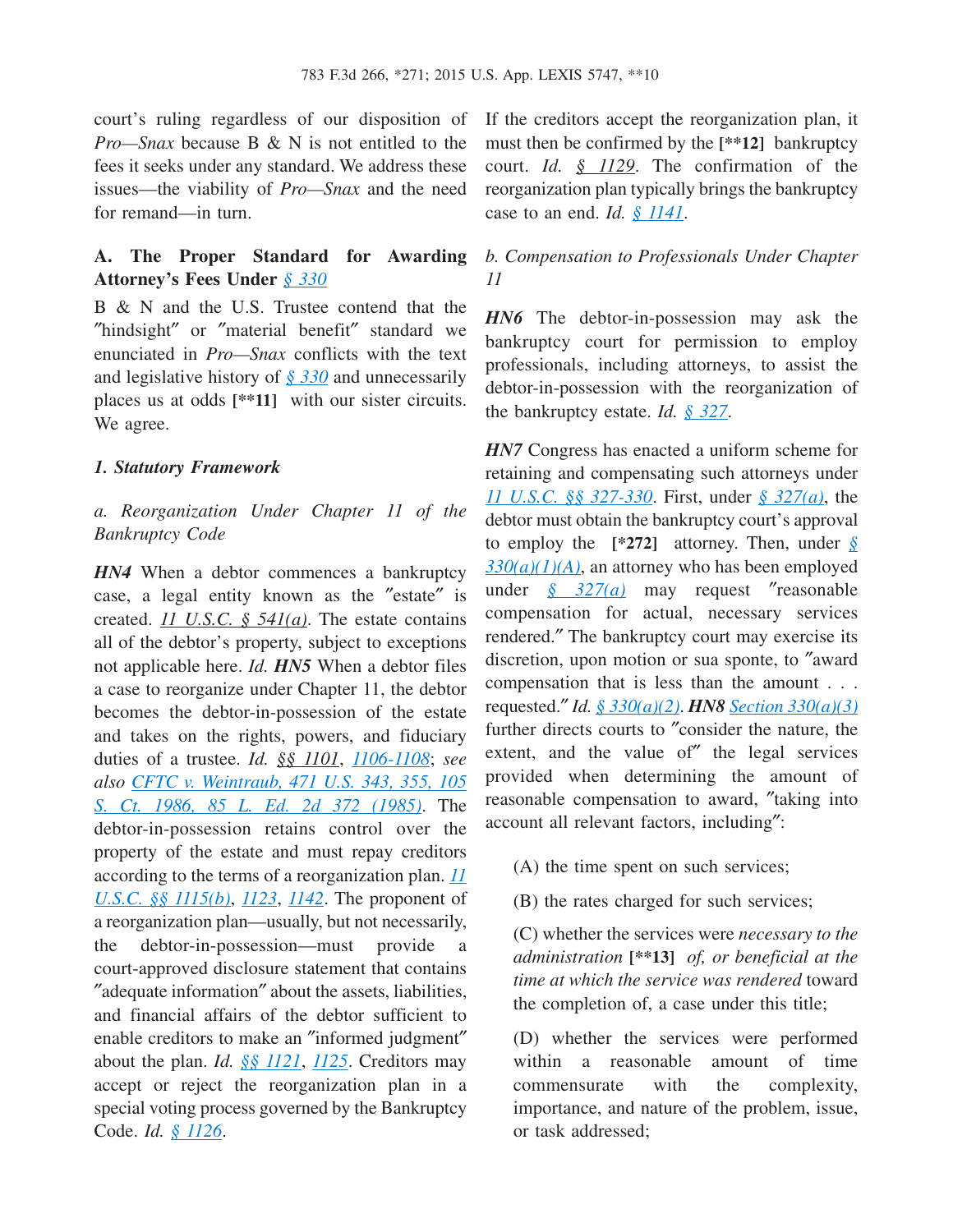(E) with respect to a professional person, whether the person is board certified or otherwise has demonstrated skill and experience in the bankruptcy field; and

(F) whether the compensation is reasonable based on the customary compensation charged by comparably skilled practitioners in cases other than cases under this title.

*Id. [§ 330\(a\)\(3\)](http://advance.lexis.com/api/document?collection=statutes-legislation&id=urn:contentItem:4YF7-GTG1-NRF4-429D-00000-00&context=1000516)* (emphasis added).

*HN9 [Section 330\(a\)\(4\)](http://advance.lexis.com/api/document?collection=statutes-legislation&id=urn:contentItem:4YF7-GTG1-NRF4-429D-00000-00&context=1000516)* further lists those services for which a court may *not* approve compensation:

(A) Except as provided in subparagraph (B), the court shall not allow compensation for—

(i) unnecessary duplication of services; or

(ii) services that were not—

(I) *reasonably likely to benefit the debtor's estate*; or

(II) necessary to the administration of the case.

*Id. [§ 330\(a\)\(4\)](http://advance.lexis.com/api/document?collection=statutes-legislation&id=urn:contentItem:4YF7-GTG1-NRF4-429D-00000-00&context=1000516)* (emphasis added).

#### *2. The***Pro—Snax***Retrospective,* ″*Material Benefit*″ *Standard*

The underlying bankruptcy case at issue in *Pro—Snax* was initiated when creditors filed an involuntary Chapter 7 bankruptcy petition against the debtor. **[\*\*14]** *[Pro—Snax, 157 F.3d at 416](http://advance.lexis.com/api/document?collection=cases&id=urn:contentItem:3TXS-P5Y0-0038-X06C-00000-00&context=1000516)*. The bankruptcy court later converted the case to Chapter 11 upon the debtor's consent and appointed a Chapter 11 trustee soon thereafter. *Id.* The debtor proposed a plan of reorganization, but the bankruptcy court denied confirmation of the plan based largely on the creditors' objections. *[Id.](http://advance.lexis.com/api/document?collection=cases&id=urn:contentItem:3TXS-P5Y0-0038-X06C-00000-00&context=1000516) [at 416-17](http://advance.lexis.com/api/document?collection=cases&id=urn:contentItem:3TXS-P5Y0-0038-X06C-00000-00&context=1000516)*. The court then converted the case back to a Chapter 7 proceeding. *[Id. at 417](http://advance.lexis.com/api/document?collection=cases&id=urn:contentItem:3TXS-P5Y0-0038-X06C-00000-00&context=1000516)*.

The law firm Andrews  $\&$  Kurth ("A  $\&$  K") provided legal services to the debtor both before and after the case had been converted to Chapter

11. *[Id. at 416-17](http://advance.lexis.com/api/document?collection=cases&id=urn:contentItem:3TXS-P5Y0-0038-X06C-00000-00&context=1000516)*. Upon A & K's fee application, the bankruptcy court awarded  $A \& K $30,000$  in fees and \$7,500 in expenses. *[Id. at 417 n.4](http://advance.lexis.com/api/document?collection=cases&id=urn:contentItem:3TXS-P5Y0-0038-X06C-00000-00&context=1000516)*. The district court reversed the award on the ground that *[§ 330](http://advance.lexis.com/api/document?collection=statutes-legislation&id=urn:contentItem:4YF7-GTG1-NRF4-429D-00000-00&context=1000516)* precluded A & K from being compensated from the assets of the estate for work performed after the Chapter 11 trustee had been appointed. *[Id. at 419](http://advance.lexis.com/api/document?collection=cases&id=urn:contentItem:3TXS-P5Y0-0038-X06C-00000-00&context=1000516)*. The district court remanded the case to the bankruptcy court, however, for a recalculation of fees in light of the creditors' concession that A & K was entitled to compensation for the work it performed before the Chapter 11 trustee was appointed. *[Id. at 419](http://advance.lexis.com/api/document?collection=cases&id=urn:contentItem:3TXS-P5Y0-0038-X06C-00000-00&context=1000516)*. In so doing, the district court instructed the bankruptcy court to consider the ″backdrop of the **[\*273]** American **[\*\*15]** Rule, any statutory exceptions to that rule applicable in this case, and the usual standards for the award of fees to be paid by other parties to the litigation.″ *[Family](http://advance.lexis.com/api/document?collection=cases&id=urn:contentItem:3RJ6-GC90-0038-Y2H6-00000-00&context=1000516) [Snacks, Inc. v. Andrews & Kurth, L.L.P. \(In re](http://advance.lexis.com/api/document?collection=cases&id=urn:contentItem:3RJ6-GC90-0038-Y2H6-00000-00&context=1000516) [Pro—Snax Distribs., Inc.\), 212 B.R. 834, 839](http://advance.lexis.com/api/document?collection=cases&id=urn:contentItem:3RJ6-GC90-0038-Y2H6-00000-00&context=1000516) [\(N.D. Tex. 1997\)](http://advance.lexis.com/api/document?collection=cases&id=urn:contentItem:3RJ6-GC90-0038-Y2H6-00000-00&context=1000516)*.

On appeal, our Court divided its discussion of the merits into two parts. We first took up the issue of ″whether a Chapter 11 debtor's attorney may be compensated for work done after the appointment of a trustee under *[§ 330\(a\) of the Bankruptcy](http://advance.lexis.com/api/document?collection=statutes-legislation&id=urn:contentItem:4YF7-GTG1-NRF4-429D-00000-00&context=1000516) [Code](http://advance.lexis.com/api/document?collection=statutes-legislation&id=urn:contentItem:4YF7-GTG1-NRF4-429D-00000-00&context=1000516)*.″ *[Pro—Snax, 157 F.3d at 416](http://advance.lexis.com/api/document?collection=cases&id=urn:contentItem:3TXS-P5Y0-0038-X06C-00000-00&context=1000516)*. After considering the statutory language of *[§ 330](http://advance.lexis.com/api/document?collection=statutes-legislation&id=urn:contentItem:4YF7-GTG1-NRF4-429D-00000-00&context=1000516)*, congressional intent, and public policy, this Court ultimately concluded that *[§ 330](http://advance.lexis.com/api/document?collection=statutes-legislation&id=urn:contentItem:4YF7-GTG1-NRF4-429D-00000-00&context=1000516)*, on its face, precludes any award of fees to a debtor's attorney for that attorney's work performed *after* a Chapter 11 trustee has been appointed. *[Id. at 425-26](http://advance.lexis.com/api/document?collection=cases&id=urn:contentItem:3TXS-P5Y0-0038-X06C-00000-00&context=1000516)*. The Supreme Court later vindicated this holding in *[Lamie v. U.S. Trustee, 540 U.S. 526, 124 S. Ct.](http://advance.lexis.com/api/document?collection=cases&id=urn:contentItem:4BJD-D5C0-004B-Y02X-00000-00&context=1000516) [1023, 157 L. Ed. 2d 1024 \(2004\)](http://advance.lexis.com/api/document?collection=cases&id=urn:contentItem:4BJD-D5C0-004B-Y02X-00000-00&context=1000516)*, and our opinion today has no effect on this holding.

In the second, briefer part of the opinion, of relevance here, we discussed the applicable standard to evaluate  $A \& K$ 's fee application for the services it rendered to the debtor *before* the trustee was appointed. This Court considered two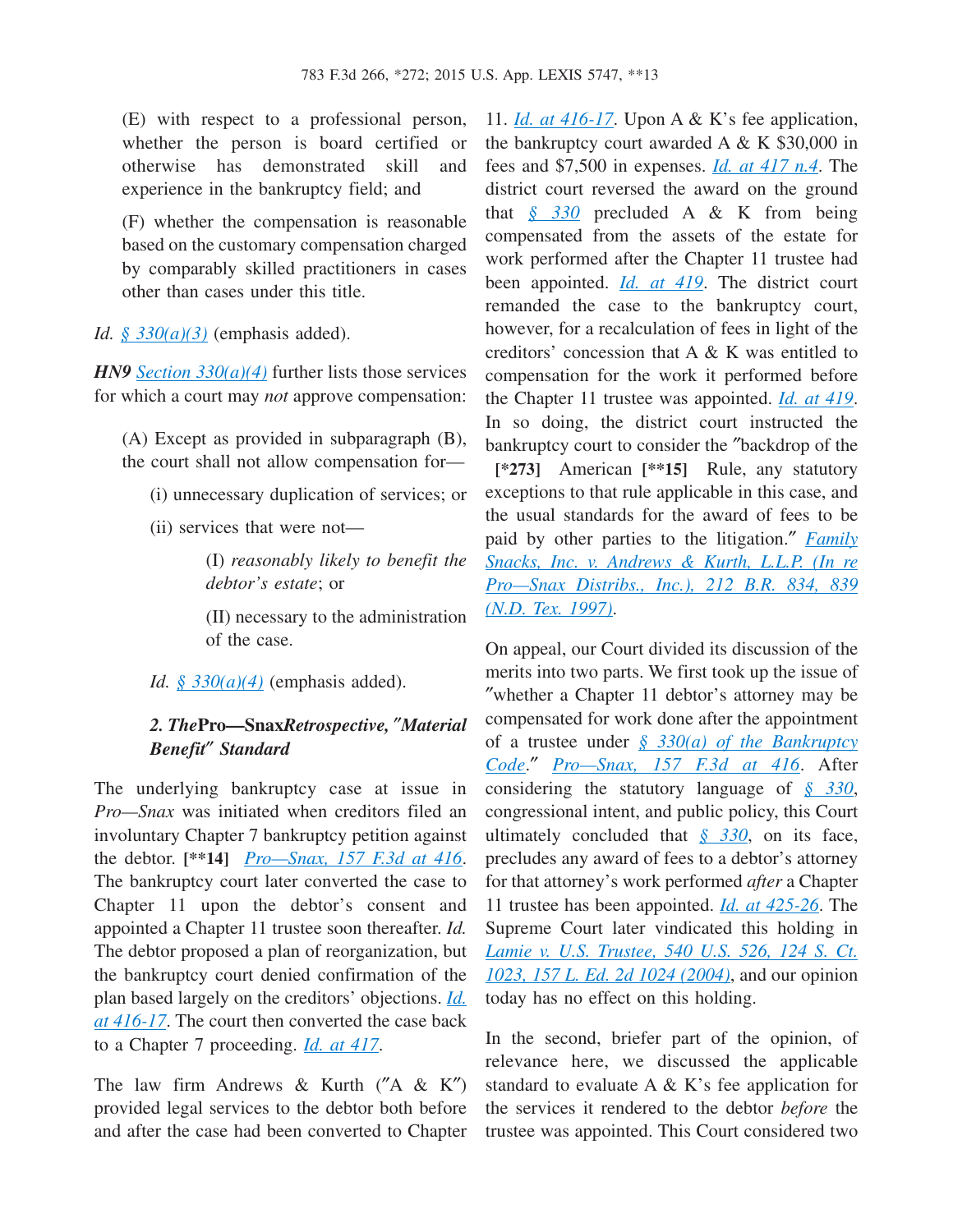possible tests advocated by the parties. A & K urged the use of a ″reasonableness″ test—″whether the services **[\*\*16]** were objectively beneficial toward the completion of the case *at the time they were performed*.″ *[Id. at 426](http://advance.lexis.com/api/document?collection=cases&id=urn:contentItem:3TXS-P5Y0-0038-X06C-00000-00&context=1000516)* (emphasis added). The creditors, on the other hand, advanced a hindsight approach—whether the services ″*resulted* in an identifiable, tangible, and material benefit to the bankruptcy estate.″ *Id.* (emphasis added). Citing only *[In re Melp, Ltd., 179 B.R. 636](http://advance.lexis.com/api/document?collection=cases&id=urn:contentItem:3S4N-RJP0-001T-5546-00000-00&context=1000516) [\(E.D. Mo. 1995\)](http://advance.lexis.com/api/document?collection=cases&id=urn:contentItem:3S4N-RJP0-001T-5546-00000-00&context=1000516)*, we adopted the stricter ″hindsight″ or ″material benefit″ measure, expressing our reluctance ″to hold that any service performed at any time need only be reasonable to be compensable.″ *Id.* It is this standard that we reconsider today.

#### *3. The Text, History, and Application of [§ 330](http://advance.lexis.com/api/document?collection=statutes-legislation&id=urn:contentItem:4YF7-GTG1-NRF4-429D-00000-00&context=1000516)*

#### *a. The Text of [§ 330](http://advance.lexis.com/api/document?collection=statutes-legislation&id=urn:contentItem:4YF7-GTG1-NRF4-429D-00000-00&context=1000516)*

*HN10 [Section 330](http://advance.lexis.com/api/document?collection=statutes-legislation&id=urn:contentItem:4YF7-GTG1-NRF4-429D-00000-00&context=1000516)* gives a bankruptcy court discretion to determine the amount of reasonable compensation. But the statute also constrains that discretion by requiring the court to ″tak[e] into account″ a set of listed factors, including ″whether the services were necessary to the administration of, or beneficial *at the time at which the service was rendered* toward the completion of, a case under this title.″ *[11 U.S.C. § 330\(a\)\(3\)\(C\)](http://advance.lexis.com/api/document?collection=statutes-legislation&id=urn:contentItem:4YF7-GTG1-NRF4-429D-00000-00&context=1000516)* (emphasis added).

The statute reinforces this point in an accompanying section: a court must disallow any compensation when the services ″were not reasonably likely to benefit the debtor's estate **[\*\*17]** or necessary to the administration of the case." *Id.*  $\frac{8}{3}$   $\frac{330(a)(4)(A)(ii)}{20}$  (punctuation omitted); *see [In re ASARCO, L.L.C., 751 F.3d 291, 299 \(5th](http://advance.lexis.com/api/document?collection=cases&id=urn:contentItem:5C3K-HGK1-F04K-N00V-00000-00&context=1000516) [Cir.\)](http://advance.lexis.com/api/document?collection=cases&id=urn:contentItem:5C3K-HGK1-F04K-N00V-00000-00&context=1000516)*, *cert. granted*, *135 S. Ct. 44, 189 L. Ed. 2d 897 (2014)* (″*[Section 330](http://advance.lexis.com/api/document?collection=statutes-legislation&id=urn:contentItem:4YF7-GTG1-NRF4-429D-00000-00&context=1000516)* states twice, in both positive and negative terms[,] that professional services are compensable only if they are likely to benefit a debtor's estate or are necessary to case administration.″ (citation omitted)); *[In re Ames](http://advance.lexis.com/api/document?collection=cases&id=urn:contentItem:3S4X-4MP0-006F-M4B2-00000-00&context=1000516) [Dep't Stores, Inc., 76 F.3d 66, 71 \(2d Cir. 1996\)](http://advance.lexis.com/api/document?collection=cases&id=urn:contentItem:3S4X-4MP0-006F-M4B2-00000-00&context=1000516)* (referring to ″reasonably likely to benefit the debtor's estate″ as an ″inverse construction″ of *[§](http://advance.lexis.com/api/document?collection=statutes-legislation&id=urn:contentItem:4YF7-GTG1-NRF4-429D-00000-00&context=1000516) [330\(a\)\(3\)\(C\)](http://advance.lexis.com/api/document?collection=statutes-legislation&id=urn:contentItem:4YF7-GTG1-NRF4-429D-00000-00&context=1000516)*), *abrogated on other grounds by [Lamie, 540 U.S. 526, 124 S. Ct. 1023, 157 L. Ed.](http://advance.lexis.com/api/document?collection=cases&id=urn:contentItem:4BJD-D5C0-004B-Y02X-00000-00&context=1000516) [2d 1024](http://advance.lexis.com/api/document?collection=cases&id=urn:contentItem:4BJD-D5C0-004B-Y02X-00000-00&context=1000516)*. Read together, a court may compensate an attorney for services that are ″reasonably likely to benefit″ the estate and adjudge that reasonableness ″at the time at which the service was rendered.″

**[\*274]** *HN11 [Section 330](http://advance.lexis.com/api/document?collection=statutes-legislation&id=urn:contentItem:4YF7-GTG1-NRF4-429D-00000-00&context=1000516)*, then, explicitly contemplates compensation for attorneys whose services were reasonable when rendered but which ultimately may fail to produce an actual, material benefit. ″Litigation is a gamble, and a failed gamble can often produce a large net loss even if it was a good gamble when it was made.″ *[In re](http://advance.lexis.com/api/document?collection=cases&id=urn:contentItem:3S4X-GM60-001T-D3WB-00000-00&context=1000516) [Taxman Clothing Co., 49 F.3d 310, 313 \(7th Cir.](http://advance.lexis.com/api/document?collection=cases&id=urn:contentItem:3S4X-GM60-001T-D3WB-00000-00&context=1000516) [1995\)](http://advance.lexis.com/api/document?collection=cases&id=urn:contentItem:3S4X-GM60-001T-D3WB-00000-00&context=1000516)*. The statute permits a court to compensate an attorney not only for activities that were ″necessary,″ but also for good gambles-that is, services that were objectively reasonable at the time they were made-even when those gambles do not produce an ″identifiable, **[\*\*18]** tangible, and material benefit.″ What matters is that, prospectively, the choice to pursue a course of action was reasonable. $3$ 

*b. The Legislative History of [§ 330](http://advance.lexis.com/api/document?collection=statutes-legislation&id=urn:contentItem:4YF7-GTG1-NRF4-429D-00000-00&context=1000516)*

3 *In re Taxman Clothing Co.* provides a concrete example:

Suppose that [debtor's attorney] had been seeking to recover . . . \$330,000 and that he had had a 90 percent chance of winning a judgment for that amount and successfully defending the judgment in this court. An expenditure of \$85,000 in attorney's fees would not be unreasonable when the expected benefit was \$297,000 (\$330,000 x .9), so if the attorney performed competently but simply was unlucky and lost he would have a good claim for his fees . . . .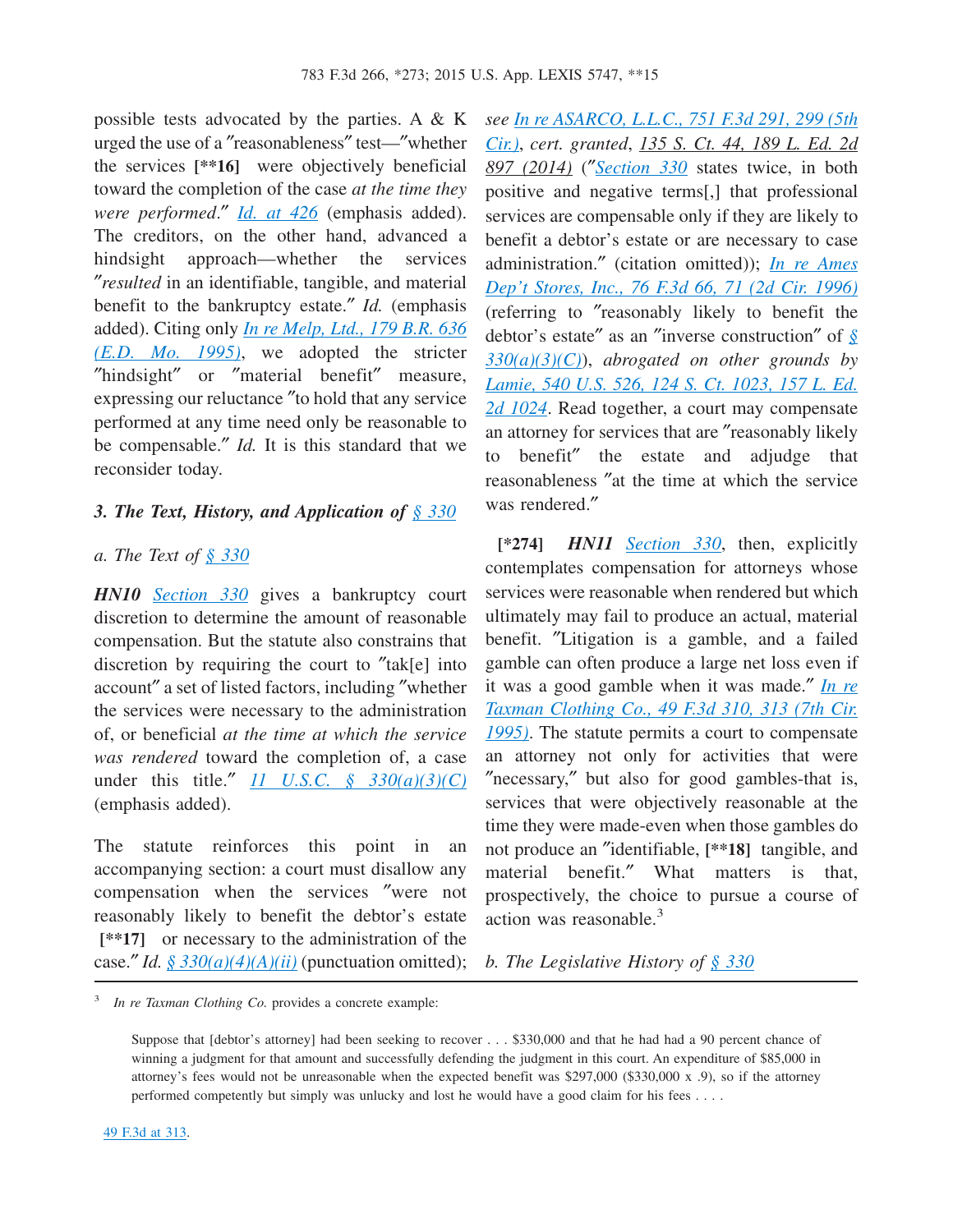The legislative history of *[§ 330](http://advance.lexis.com/api/document?collection=statutes-legislation&id=urn:contentItem:4YF7-GTG1-NRF4-429D-00000-00&context=1000516)* provides additional support for this reading. When Congress enacted *[§ 330](http://advance.lexis.com/api/document?collection=statutes-legislation&id=urn:contentItem:4YF7-GTG1-NRF4-429D-00000-00&context=1000516)* in 1978, it relaxed the previously stringent standard that bankruptcy courts applied in reviewing professional fee awards. 3 *Collier on Bankruptcy* ¶ 330.LH[4] (16th ed. 2015). Under the old regime, our Court enforced a ″strong policy . . . that estates be administered as efficiently as possible.″ *[In re First Colonial Corp. of Am.,](http://advance.lexis.com/api/document?collection=cases&id=urn:contentItem:3S4X-18F0-0039-M078-00000-00&context=1000516) [544 F.2d 1291, 1299 \(5th Cir. 1977\)](http://advance.lexis.com/api/document?collection=cases&id=urn:contentItem:3S4X-18F0-0039-M078-00000-00&context=1000516)* (citations omitted), *superseded by statute*, *[11 U.S.C. § 330](http://advance.lexis.com/api/document?collection=statutes-legislation&id=urn:contentItem:4YF7-GTG1-NRF4-429D-00000-00&context=1000516)*. This policy originated in the idea that ″[s]ince attorneys assisting the trustee in the administration **[\*\*19]** of a bankruptcy estate are acting not as private persons but as officers of the court, they should not expect to be compensated as generously for their services as they might be were they privately employed.″ *Id.* (citation omitted); *see also [Mass. Mut. Life Ins. Co. v. Brock, 405 F.2d](http://advance.lexis.com/api/document?collection=cases&id=urn:contentItem:3S4W-TXT0-0039-Y23P-00000-00&context=1000516) [429, 432-33 \(5th Cir. 1968\)](http://advance.lexis.com/api/document?collection=cases&id=urn:contentItem:3S4W-TXT0-0039-Y23P-00000-00&context=1000516)* (holding that the interest of the public—especially the debtor and creditors-could limit compensation to a debtor's counsel), *superseded by statute*, *[11 U.S.C. § 330](http://advance.lexis.com/api/document?collection=statutes-legislation&id=urn:contentItem:4YF7-GTG1-NRF4-429D-00000-00&context=1000516)*.

But *HN12* ″[i]n enacting *[section 330](http://advance.lexis.com/api/document?collection=statutes-legislation&id=urn:contentItem:4YF7-GTG1-NRF4-429D-00000-00&context=1000516)*, Congress intended to move away from doctrines that strictly limited fee awards″ and instead provide compensation ″commensurate with the fees awarded for comparable services in non-bankruptcy cases.″ *[In re UNR Indus., Inc.,](http://advance.lexis.com/api/document?collection=cases&id=urn:contentItem:3S4X-HNY0-003B-P2F6-00000-00&context=1000516) [986 F.2d 207, 208-09 \(7th Cir. 1993\)](http://advance.lexis.com/api/document?collection=cases&id=urn:contentItem:3S4X-HNY0-003B-P2F6-00000-00&context=1000516)* (citing, *inter alia*, H.R. Rep. No. 95-595, at 329-30 (1978), *reprinted in* 1978 U.S.C.C.A.N. 5963, 6286). To that end, *[§ 330](http://advance.lexis.com/api/document?collection=statutes-legislation&id=urn:contentItem:4YF7-GTG1-NRF4-429D-00000-00&context=1000516)* instructs courts to award ″reasonable compensation″ for ″actual, necessary services″ based on ″the nature, the extent, and the value of such services.″ *[11 U.S.C. § 330\(a\)](http://advance.lexis.com/api/document?collection=statutes-legislation&id=urn:contentItem:4YF7-GTG1-NRF4-429D-00000-00&context=1000516)*. Congress took a further step in 1994 when it ″codif[ied] many of the factors previously considered by courts in awarding compensation and reimbursing expenses.″ 3 *Collier on*

*Bankruptcy* ¶ 330.LH[5]; *see* Bankruptcy Reform Act of 1994, Pub. L. No. 103-394, § 224, 108 Stat. 4106, 4130-31 (1994).<sup>4</sup> In particular, **[\*275]** Congress added the language at issue here: *[§§](http://advance.lexis.com/api/document?collection=statutes-legislation&id=urn:contentItem:4YF7-GTG1-NRF4-429D-00000-00&context=1000516) [330\(a\)\(3\)\(C\)](http://advance.lexis.com/api/document?collection=statutes-legislation&id=urn:contentItem:4YF7-GTG1-NRF4-429D-00000-00&context=1000516)* and *[330\(a\)\(4\)\(A\)](http://advance.lexis.com/api/document?collection=statutes-legislation&id=urn:contentItem:4YF7-GTG1-NRF4-429D-00000-00&context=1000516)*.

The drafting history of those provisions suggests that Congress considered and specifically rejected an actual-benefit test. The Senate version of the Bankruptcy Reform Act of 1994 contained the seed of the eventual guidelines for reasonable compensation contained in *[§ 330](http://advance.lexis.com/api/document?collection=statutes-legislation&id=urn:contentItem:4YF7-GTG1-NRF4-429D-00000-00&context=1000516)*. *See* S. 540, 103d Cong. § 309 (as reported by S. Comm. on the Judiciary, Oct. 28, 1993). The Bill reported out of the Senate Judiciary Committee differed in at least one important respect from the eventual Act, however. That Senate draft instructed courts only to consider ″whether the services were necessary in the administration of or beneficial toward the completion of a case under [the Bankruptcy Code].″ *Id.* After adopting a floor amendment, however, the Senate added the words ″at the time at which the service was rendered″ after the word ″beneficial.″ *See* 140 Cong. **[\*\*21]** Rec. 8383 (1994) (setting out amendment 1645 to S. 540); S. 540, 103d Cong. § 310 (as passed by Senate, Apr. 26, 1994); *see also [Lamie, 540 U.S.](http://advance.lexis.com/api/document?collection=cases&id=urn:contentItem:4BJD-D5C0-004B-Y02X-00000-00&context=1000516) [at 539-40](http://advance.lexis.com/api/document?collection=cases&id=urn:contentItem:4BJD-D5C0-004B-Y02X-00000-00&context=1000516)* (discussing amendment 1645). The House version of the legislation did not include any guidelines for determining the reasonableness of attorney compensation. *See generally* H.R. 5116, 103d Cong. (as reported by H. Comm. on the Judiciary, October 4, 1994). The legislative process therefore strongly suggests that Congress could not have intended the language in *[§ 330](http://advance.lexis.com/api/document?collection=statutes-legislation&id=urn:contentItem:4YF7-GTG1-NRF4-429D-00000-00&context=1000516)* to impose an actual-benefit requirement determinable by a court only at the completion of the case.

*c. The Application of [§ 330](http://advance.lexis.com/api/document?collection=statutes-legislation&id=urn:contentItem:4YF7-GTG1-NRF4-429D-00000-00&context=1000516)* in Other Circuits

*HN13* In light of the plain language of *[§](http://advance.lexis.com/api/document?collection=statutes-legislation&id=urn:contentItem:4YF7-GTG1-NRF4-429D-00000-00&context=1000516) [330\(a\)\(4\)\(A\)](http://advance.lexis.com/api/document?collection=statutes-legislation&id=urn:contentItem:4YF7-GTG1-NRF4-429D-00000-00&context=1000516)* after the 1994 amendments, the

<sup>&</sup>lt;sup>4</sup> For example, our circuit was [\*\*20] among the first to conclude that the factors developed for determining reasonable attorney's fees in the non-bankruptcy context were ″equally useful″ in assessing bankruptcy attorney's fees. *First Colonial*[, 544 F.2d at 1299](http://advance.lexis.com/api/document?collection=cases&id=urn:contentItem:3S4X-18F0-0039-M078-00000-00&context=1000516) (applying factors from *[Johnson v. Georgia Highway Express, Inc.](http://advance.lexis.com/api/document?collection=cases&id=urn:contentItem:3S4W-YB70-0039-X1VF-00000-00&context=1000516)*, 488 F.2d 714, 717-19 (5th Cir. 1974), to a bankruptcy fee determination). Those same factors formed the foundation for the 1994 revision. *See* 3 *Collier on Bankruptcy* ¶ 330.LH[5] n.12.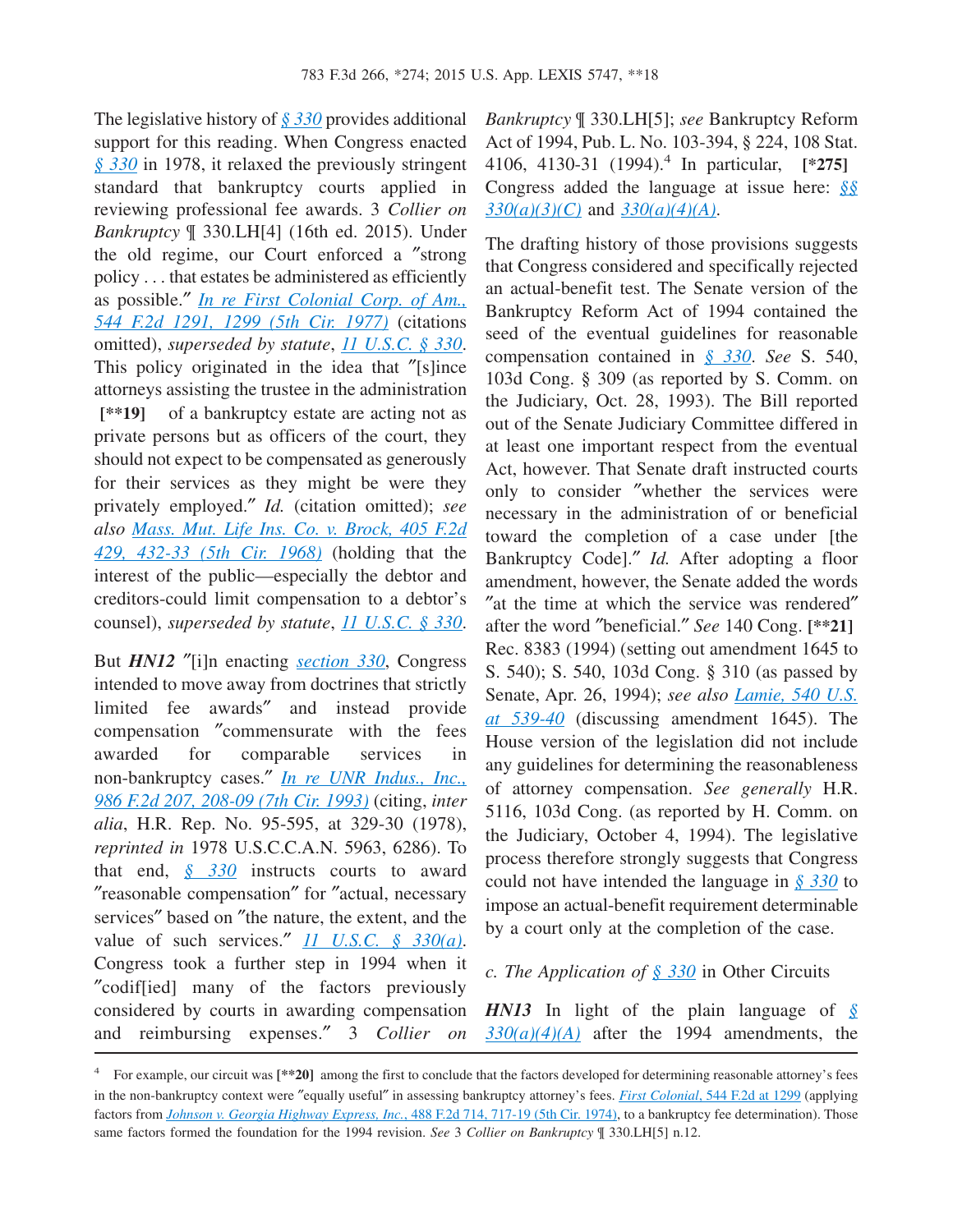Second, Third, and Ninth Circuits have rejected the actual-benefit test in favor of a prospective standard. In *In re Ames Department Stores, Inc.*, the Second Circuit expressly rejected an approach that would make fee awards ″contingent upon a showing of actual benefit to the estate,″ opting instead to give effect to the statute's ″reasonably likely to benefit the debtor's estate″ standard. *[76](http://advance.lexis.com/api/document?collection=cases&id=urn:contentItem:3S4X-4MP0-006F-M4B2-00000-00&context=1000516) [F.3d at 71-72](http://advance.lexis.com/api/document?collection=cases&id=urn:contentItem:3S4X-4MP0-006F-M4B2-00000-00&context=1000516)*. The Third Circuit similarly rejected the actual-material-benefit standard, concluding that it departed from the statute **[\*\*22]** by imposing a ″heightened standard″ and requiring evaluation ″by hindsight.″ *[In re Top Grade Sausage, Inc.,](http://advance.lexis.com/api/document?collection=cases&id=urn:contentItem:4164-JFN0-0038-X0KM-00000-00&context=1000516) [227 F.3d 123, 131-32 \(3d Cir. 2000\)](http://advance.lexis.com/api/document?collection=cases&id=urn:contentItem:4164-JFN0-0038-X0KM-00000-00&context=1000516)*, *abrogated on other grounds by [Lamie, 540 U.S. 526, 124 S.](http://advance.lexis.com/api/document?collection=cases&id=urn:contentItem:4BJD-D5C0-004B-Y02X-00000-00&context=1000516) [Ct. 1023, 157 L. Ed. 2d 1024](http://advance.lexis.com/api/document?collection=cases&id=urn:contentItem:4BJD-D5C0-004B-Y02X-00000-00&context=1000516)*. Finally, the Ninth Circuit held that *[§ 330\(a\)\(4\)\(A\)](http://advance.lexis.com/api/document?collection=statutes-legislation&id=urn:contentItem:4YF7-GTG1-NRF4-429D-00000-00&context=1000516)* superseded that court's past precedent, which had ″requir[ed] that the services actually provide an 'identifiable, tangible and material benefit to the [debtor's] estate.'″ *[In re Smith, 317 F.3d 918, 926-27 \(9th](http://advance.lexis.com/api/document?collection=cases&id=urn:contentItem:46V6-NPD0-0038-X0CR-00000-00&context=1000516) [Cir. 2002\)](http://advance.lexis.com/api/document?collection=cases&id=urn:contentItem:46V6-NPD0-0038-X0CR-00000-00&context=1000516)* (quoting *[In re Xebec, 147 B.R. 518, 523](http://advance.lexis.com/api/document?collection=cases&id=urn:contentItem:3S4V-RMY0-003B-X32F-00000-00&context=1000516) [\(B.A.P. 9th Cir. 1992\)\)](http://advance.lexis.com/api/document?collection=cases&id=urn:contentItem:3S4V-RMY0-003B-X32F-00000-00&context=1000516)*, *abrogated on other grounds by [Lamie, 540 U.S. 526, 124 S. Ct. 1023, 157 L.](http://advance.lexis.com/api/document?collection=cases&id=urn:contentItem:4BJD-D5C0-004B-Y02X-00000-00&context=1000516) [Ed. 2d 1024](http://advance.lexis.com/api/document?collection=cases&id=urn:contentItem:4BJD-D5C0-004B-Y02X-00000-00&context=1000516)*. 5

*Pro—Snax*'s only citation in support of the actual-benefit test was *In re Melp*, a case that interpreted the pre-1994 version of *[§ 330](http://advance.lexis.com/api/document?collection=statutes-legislation&id=urn:contentItem:4YF7-GTG1-NRF4-429D-00000-00&context=1000516)*. *See [179](http://advance.lexis.com/api/document?collection=cases&id=urn:contentItem:3S4N-RJP0-001T-5546-00000-00&context=1000516) [B.R. at 639](http://advance.lexis.com/api/document?collection=cases&id=urn:contentItem:3S4N-RJP0-001T-5546-00000-00&context=1000516)* (quoting pre-1994 language). Indeed, the only other circuit precedents to apply an actual-benefit requirement either were decided before 1994 or relied entirely on pre-1994

precedent for determining ″reasonable **[\*276]** compensation.″ <sup>6</sup> As discussed above, though, *HN14* whereas the pre-1994 statutory language did not provide guidance on whether to consider the reasonable likelihood a service would benefit the estate, the post-1994 **[\*\*23]** language foreclosed an actual-benefit test by requiring that the court evaluate the likelihood of benefit to the estate at the time the service was rendered. All other circuits that have construed the post-1994 version of *[§ 330](http://advance.lexis.com/api/document?collection=statutes-legislation&id=urn:contentItem:4YF7-GTG1-NRF4-429D-00000-00&context=1000516)* have recognized this distinction. *[Pro—Snax's](http://advance.lexis.com/api/document?collection=cases&id=urn:contentItem:3TXS-P5Y0-0038-X06C-00000-00&context=1000516)* reliance on *Melp* is misplaced and puts us out of step with our sister circuits.<sup>7</sup>

## *4. The Prospective,* ″*Reasonable at the Time*″ *Standard*

We conclude that *HN15 [§ 330](http://advance.lexis.com/api/document?collection=statutes-legislation&id=urn:contentItem:4YF7-GTG1-NRF4-429D-00000-00&context=1000516)* embraces the ″reasonable at the time″ standard for attorney compensation **[\*\*24]** endorsed by our colleagues in the Second, Third, and Ninth Circuits. As explained above, the text and legislative history of *[§ 330](http://advance.lexis.com/api/document?collection=statutes-legislation&id=urn:contentItem:4YF7-GTG1-NRF4-429D-00000-00&context=1000516)* contemplate a prospective standard for the award of attorney's fees relating to bankruptcy proceedings—one that looks to the necessity or reasonableness of legal services at the time they were rendered. Under this framework, if a fee applicant establishes that its services were ″necessary to the administration″ of a bankruptcy case or ″reasonably likely to benefit″ the bankruptcy estate ″at the time at which [they were] rendered,″ *see [11 U.S.C. § 330\(a\)\(3\)\(C\)](http://advance.lexis.com/api/document?collection=statutes-legislation&id=urn:contentItem:4YF7-GTG1-NRF4-429D-00000-00&context=1000516)*, *[\(4\)\(A\)](http://advance.lexis.com/api/document?collection=statutes-legislation&id=urn:contentItem:4YF7-GTG1-NRF4-429D-00000-00&context=1000516)*, then the services are compensable.

<sup>5</sup> The Seventh Circuit has applied a similar rule without specifically relying on the post-1994 guidelines. *See [In re Taxman Clothing](http://advance.lexis.com/api/document?collection=cases&id=urn:contentItem:3S4X-GM60-001T-D3WB-00000-00&context=1000516) Co.*[, 49 F.3d at 314-16](http://advance.lexis.com/api/document?collection=cases&id=urn:contentItem:3S4X-GM60-001T-D3WB-00000-00&context=1000516) (holding that the bankruptcy court abused its discretion in granting a fee award to an attorney whose preference action did not have a reasonable likelihood of benefiting the estate).

<sup>&</sup>lt;sup>6</sup> See <u>In re Kohl[, 95 F.3d 713, 714 \(8th Cir. 1996\)](http://advance.lexis.com/api/document?collection=cases&id=urn:contentItem:3S4X-10T0-006F-M1K0-00000-00&context=1000516)</u> ("[A]n attorney fee application in bankruptcy will be denied to the extent the services rendered were for the benefit of the debtor and did not benefit the estate.″ (quoting *In re Reed*[, 890 F.2d 104, 106 \(8th Cir. 1989\)\);](http://advance.lexis.com/api/document?collection=cases&id=urn:contentItem:3S4X-8F30-003B-51J4-00000-00&context=1000516) *[In](http://advance.lexis.com/api/document?collection=cases&id=urn:contentItem:3S4X-FH40-003B-P24C-00000-00&context=1000516) re Lederman Enters., Inc.*[, 997 F.2d 1321, 1323 \(10th Cir. 1993\)](http://advance.lexis.com/api/document?collection=cases&id=urn:contentItem:3S4X-FH40-003B-P24C-00000-00&context=1000516) (″An element of whether the services were 'necessary' is whether they benefited the bankruptcy estate.″); *[Grant v. George Schumann Tire & Battery Co.](http://advance.lexis.com/api/document?collection=cases&id=urn:contentItem:3S4X-3B70-003B-53MX-00000-00&context=1000516)*, 908 F.2d 874, 882-83 (11th Cir. 1990) (interpreting pre-1994 [§ 330](http://advance.lexis.com/api/document?collection=statutes-legislation&id=urn:contentItem:4YF7-GTG1-NRF4-429D-00000-00&context=1000516) as requiring that attorney's appeal bring a benefit to the estate).

<sup>7</sup> We note that courts within our own Circuit have applied *Pro—Snax* unevenly. *See, e.g., [In re Broughton Ltd. P'ship](http://advance.lexis.com/api/document?collection=cases&id=urn:contentItem:55GW-X9K1-F04B-9016-00000-00&context=1000516)*, 474 B.R. 206, [209 n.5 \(Bankr. N.D. Tex. 2012\)](http://advance.lexis.com/api/document?collection=cases&id=urn:contentItem:55GW-X9K1-F04B-9016-00000-00&context=1000516) (collecting cases and observing that ″[l]ower courts have adopted differing views of what type of retrospective analysis should be employed and have disagreed whether a prospective analysis may be considered in determining whether *Pro—Snax* is satisfied″).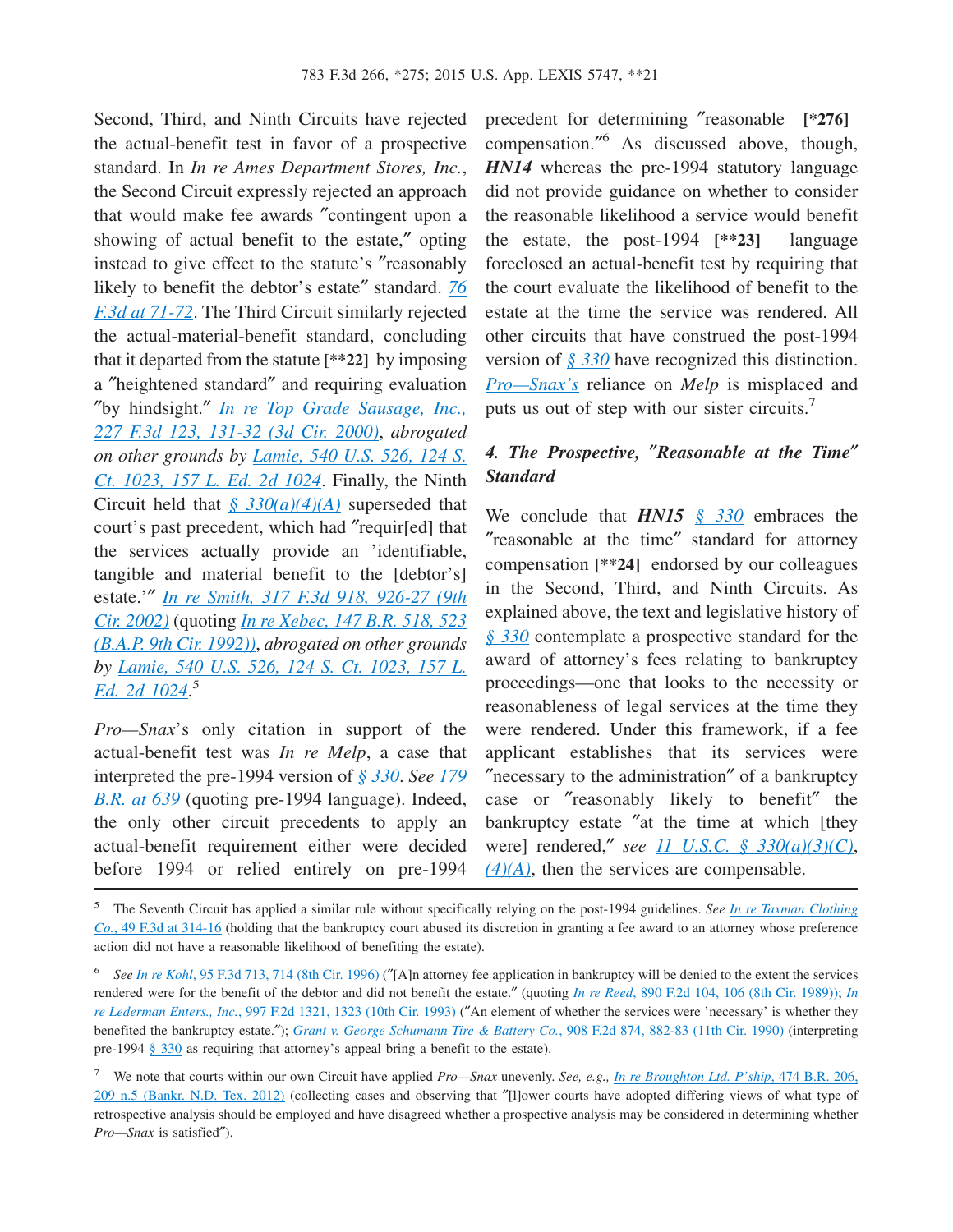*HN16* In assessing the likelihood that legal services would benefit the estate, courts adhering to a prospective standard ordinarily consider, among other factors, the probability of success at the time the services were rendered, the reasonable costs of pursuing the action, what services a reasonable lawyer or legal firm would have performed in the same circumstances, whether the attorney's services could have been rendered by the Trustee and his or her staff, and any potential benefits to the estate (rather than to the individual debtor). *See, e.g., In re Strand*, 375 F.3d 854, 860-61 (9th Cir. 2004); *[In re Top Grade Sausage,](http://advance.lexis.com/api/document?collection=cases&id=urn:contentItem:4164-JFN0-0038-X0KM-00000-00&context=1000516) [Inc., 227 F.3d at 132](http://advance.lexis.com/api/document?collection=cases&id=urn:contentItem:4164-JFN0-0038-X0KM-00000-00&context=1000516)*; *[In re Ames Dep't Stores,](http://advance.lexis.com/api/document?collection=cases&id=urn:contentItem:3S4X-4MP0-006F-M4B2-00000-00&context=1000516) [Inc., 76 F.3d at 72](http://advance.lexis.com/api/document?collection=cases&id=urn:contentItem:3S4X-4MP0-006F-M4B2-00000-00&context=1000516)*; *[In re Taxman Clothing Co., 49](http://advance.lexis.com/api/document?collection=cases&id=urn:contentItem:3S4X-GM60-001T-D3WB-00000-00&context=1000516) [F.3d at 313-15](http://advance.lexis.com/api/document?collection=cases&id=urn:contentItem:3S4X-GM60-001T-D3WB-00000-00&context=1000516)*. Whether the services were ultimately **[\*\*25]** successful is relevant to, but not dispositive of, attorney compensation. *See [11](http://advance.lexis.com/api/document?collection=statutes-legislation&id=urn:contentItem:4YF7-GTG1-NRF4-429D-00000-00&context=1000516) [U.S.C. § 330\(a\)\(3\)](http://advance.lexis.com/api/document?collection=statutes-legislation&id=urn:contentItem:4YF7-GTG1-NRF4-429D-00000-00&context=1000516)* (″[T]he court shall consider the nature, the extent and *the value* of such services, taking into account all relevant factors . . . .″ (emphasis added)); *[In re Smith, 317 F.3d at](http://advance.lexis.com/api/document?collection=cases&id=urn:contentItem:46V6-NPD0-0038-X0CR-00000-00&context=1000516) [926](http://advance.lexis.com/api/document?collection=cases&id=urn:contentItem:46V6-NPD0-0038-X0CR-00000-00&context=1000516)*; *[In re Top Grade Sausage, Inc., 227 F.3d at](http://advance.lexis.com/api/document?collection=cases&id=urn:contentItem:4164-JFN0-0038-X0KM-00000-00&context=1000516) [132](http://advance.lexis.com/api/document?collection=cases&id=urn:contentItem:4164-JFN0-0038-X0KM-00000-00&context=1000516)*; *[In re Ames Dep't Stores, Inc., 76 F.3d at 71](http://advance.lexis.com/api/document?collection=cases&id=urn:contentItem:3S4X-4MP0-006F-M4B2-00000-00&context=1000516)*; *cf. [Johnson, 488 F.2d at 718](http://advance.lexis.com/api/document?collection=cases&id=urn:contentItem:3S4W-YB70-0039-X1VF-00000-00&context=1000516)* (instructing courts to consider ″the results obtained″ by an attorney seeking compensation); *see also [In re Pilgrim's](http://advance.lexis.com/api/document?collection=cases&id=urn:contentItem:569J-K4H1-F04K-N0KB-00000-00&context=1000516) [Pride Corp., 690 F.3d 650, 656](http://advance.lexis.com/api/document?collection=cases&id=urn:contentItem:569J-K4H1-F04K-N0KB-00000-00&context=1000516)* **[\*277]** (5th Cir. [2012\)](http://advance.lexis.com/api/document?collection=cases&id=urn:contentItem:569J-K4H1-F04K-N0KB-00000-00&context=1000516) (affirming the continued relevance of the *Johnson* factors).

*HN17* Insofar as *Pro—Snax* precludes resort to this prospective analysis, we overrule those portions of the opinion. We recognize, however, that *Pro—Snax*'s principal holding remains valid, and we observe that our ruling today is not intended to limit courts' broad discretion to award or curtail attorney's fees under *[§ 330](http://advance.lexis.com/api/document?collection=statutes-legislation&id=urn:contentItem:4YF7-GTG1-NRF4-429D-00000-00&context=1000516)*, ″taking into account all relevant factors,″ *[11 U.S.C. § 330\(a\)\(3\)](http://advance.lexis.com/api/document?collection=statutes-legislation&id=urn:contentItem:4YF7-GTG1-NRF4-429D-00000-00&context=1000516)*. Having articulated a new standard, we now must decide whether remand is warranted in order for the bankruptcy court to assess B & N's attorney's-fee application under the appropriate standard.

### **B. The Need for Remand to Analyze B & N's Attorney's-Fee Request**

*HN18* We review a bankruptcy court's fee determination for abuse of discretion, and remand is warranted when the bankruptcy court  $''(1)$ applies an improper legal standard or follows improper procedures **[\*\*26]** in calculating the fee award, or (2) rests its decision on findings of fact that are clearly erroneous.″ *[Cahill, 428 F.3d at](http://advance.lexis.com/api/document?collection=cases&id=urn:contentItem:4H9S-8XC0-0038-X0NX-00000-00&context=1000516) [539](http://advance.lexis.com/api/document?collection=cases&id=urn:contentItem:4H9S-8XC0-0038-X0NX-00000-00&context=1000516)*.

B & N asserts that remand is compulsory because the bankruptcy court premised its findings of fact and conclusions of law on *Pro—Snax*'s now-erroneous ″material benefit″ standard. Both Texas Skyline and the U.S. Trustee counter that remand is unnecessary because this Court can affirm the district court's ruling on any ground supported by the record, *e.g., [Zuspann v. Brown,](http://advance.lexis.com/api/document?collection=cases&id=urn:contentItem:3RVK-8KY0-001T-D0FF-00000-00&context=1000516) [60 F.3d 1156, 1160 \(5th Cir. 1995\)](http://advance.lexis.com/api/document?collection=cases&id=urn:contentItem:3RVK-8KY0-001T-D0FF-00000-00&context=1000516)*, and because there is ″no reasonable possibility that the outcome would be different″ on remand, *[Sims v. ANR](http://advance.lexis.com/api/document?collection=cases&id=urn:contentItem:3S4X-3340-006F-M4BH-00000-00&context=1000516) [Freight Sys., Inc., 77 F.3d 846, 849 \(5th Cir. 1996\)](http://advance.lexis.com/api/document?collection=cases&id=urn:contentItem:3S4X-3340-006F-M4BH-00000-00&context=1000516)* (citing *[Joshi v. Fla. State Univ. Health Ctr., 763](http://advance.lexis.com/api/document?collection=cases&id=urn:contentItem:3S4X-GXH0-0039-P42V-00000-00&context=1000516) [F.2d 1227, 1236 \(11th Cir. 1985\)\)](http://advance.lexis.com/api/document?collection=cases&id=urn:contentItem:3S4X-GXH0-0039-P42V-00000-00&context=1000516)*. The U.S. Trustee points out that when the bankruptcy court denied B & N's motion to certify the matter for direct appeal, it indicated that the case was ″not a good candidate″ because the disposition would be the same ″whether you don't or you do apply the results oriented component of *Pro—Snax*.″ But although the bankruptcy court stated its impression that the outcome would be the same under either standard, it did not conduct its analysis with an eye toward the prospective inquiry whether the services were ″reasonable at the time″ they were rendered. *Cf. [In re Missionary Baptist Found. of](http://advance.lexis.com/api/document?collection=cases&id=urn:contentItem:3S4W-YP70-003B-G0GB-00000-00&context=1000516) [Am., Inc., 712 F.2d 206, 211, 213 \(5th Cir. 1983\)](http://advance.lexis.com/api/document?collection=cases&id=urn:contentItem:3S4W-YP70-003B-G0GB-00000-00&context=1000516)* (remanding where the bankruptcy court failed to set forth findings **[\*\*27]** of fact and conclusions of law under each element of the relevant test). In the absence of findings of fact premised on a prospective rule, we cannot say with certainty that there is ″no reasonable possibility that the outcome